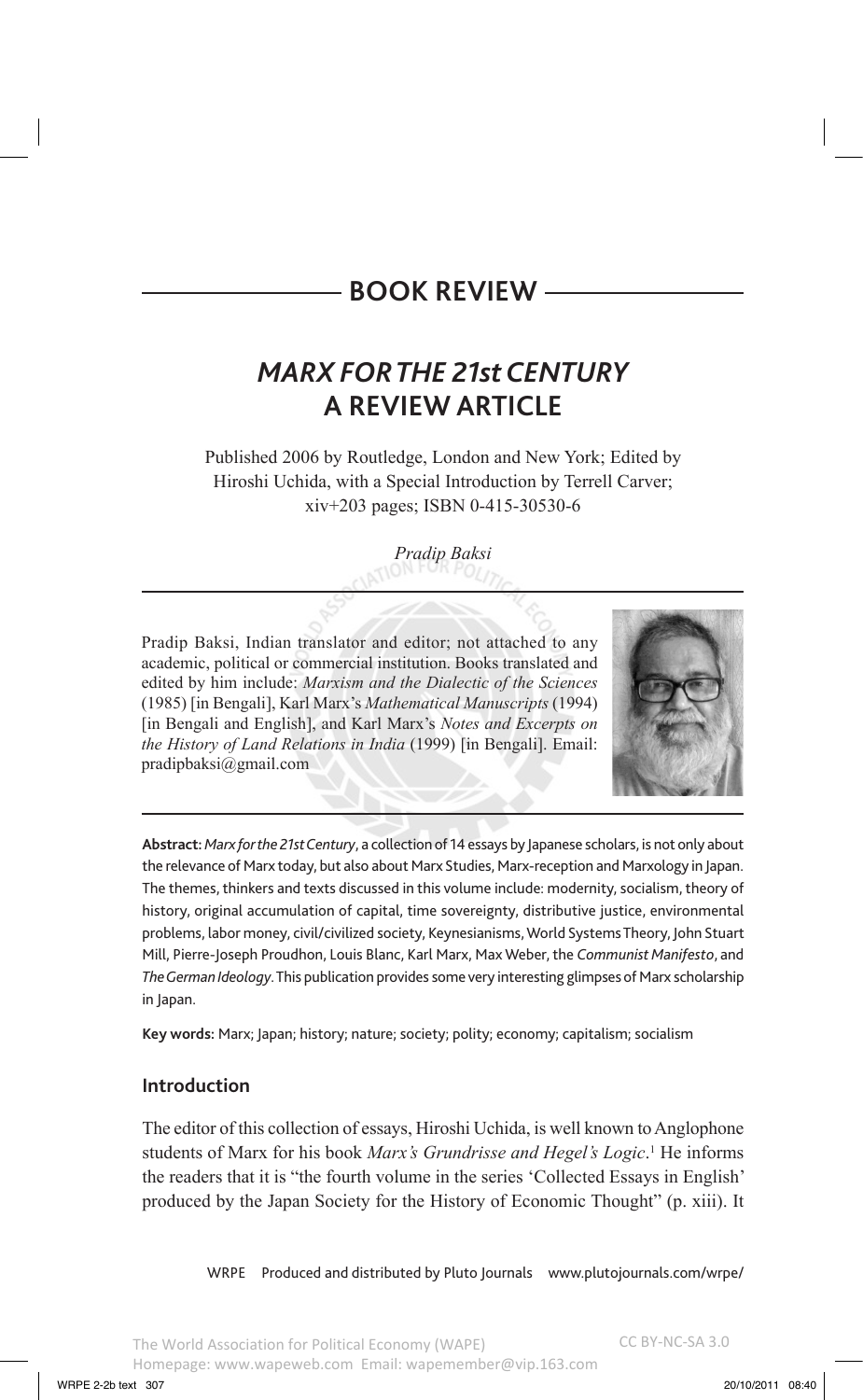has been published as the 73rd volume in the series "Routledge frontiers of political economy" (p. vi). Terrell Carver additionally mentions in his Special Introduction, that "this is the first collection of essays on Marx and Marxism, assembled by scholars in Japan for international publication in English"2 (p. 1). Carver continues: "Marx was received in Japan in the late 19th century, almost as soon as anywhere else in the world (with the possible exception of Germany, France and Belgium)"3 (p. 1). Yet—save the field of Marxist economics in Japan—very little of the world of Japanese encounters with and, interventions on Marx are known to people outside Japan. The present volume is a rare window that provides some glimpses of that world.

This volume contains 14 chapters/essays, grouped into four parts/sections: Marx for the 21st Century (two essays); Contemporary Problems in Marx Studies (five essays); The Reception of Marx into Modern Japan (four essays); and, New Horizons of Marxology (three essays). Terrell Carver indicates that this landmark publication "surveys current research on Marx and Marxism from an unusual variety of perspectives, asking an unusual range of questions" (p. 1). It may be expected that it will elicit an unusual variety of responses from its readers.

## **Marx for the 21st Century**

**1.** Kunihiko Uemura: "Marx and Modernity" (pp. 9–21). This is a critique of the assertions that Marx was a Romantic, Eurocentric, Orientalist, and nationalist. Proceeding from the position that "The shaping of modernity coincided with the genesis of the Eurocentric capitalist world system," Uemura states that "The idea of modernity has three aspects": a "civil society" model consisting of free and equal individuals; an idea of "world history" based on the dualisms of "civilized/ savage," and "progressive/stagnant"; and nationalism or imagining the "nation" as the highest form of being in the global inter-state system (p. 9); and, then he continues to narrate how Marx examined the Eurocentric notions of "world history" and "nationalism" (p. 10).

This critique, as well as the criticized assertions that Marx was a Romantic, Eurocentric etc., are in an either/or mode (namely, of the form that: either Marx was or, was not a Romantic, Eurocentric etc.). In view of the encyclopedic reach and, continuously evolving nature of Marx's output, reflected in the so far published and forthcoming volumes of the *Marx-Engels-Gesamtausgabe*,<sup>4</sup> the both-and mode would have been more appropriate. Take, for instance, the case of his journalistic writings on India: quite a few of his statements therein are indeed Romantic.<sup>5</sup> His subsequent study of India—as reflected in his ethnological notes,<sup>6</sup> and in his notes and excerpts on the history of land relations in India7 —are more nuanced. It may not be out of place to mention here, that an acquaintance with the classical Indian

WORLD REVIEW OF POLITICAL ECONOMY 2.2

The World Association for Political Economy (WAPE) Homepage: www.wapeweb.com Email: wapemember@vip.163.com CC BY-NC-SA 3.0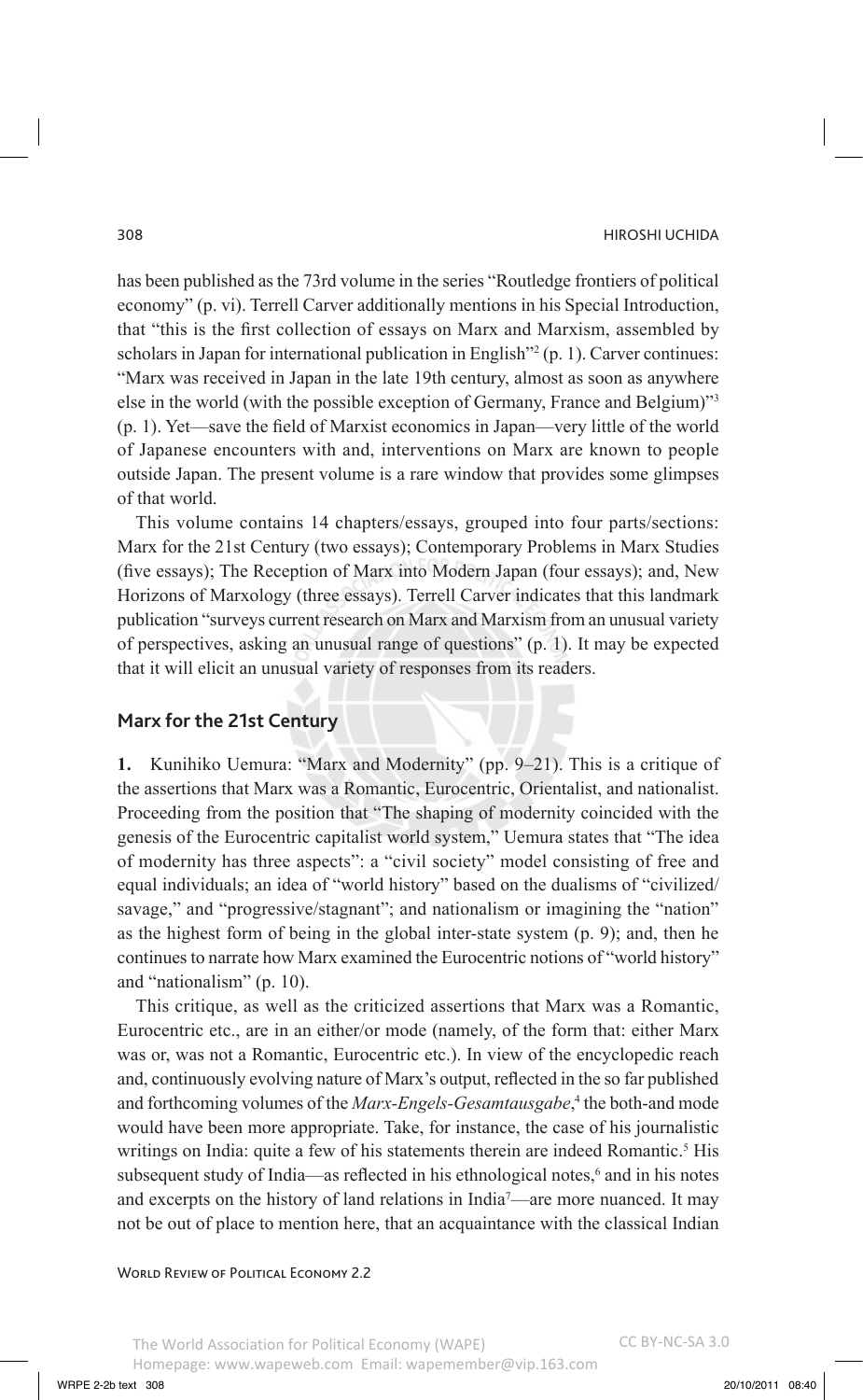literature may have had some influence on the emergence of the very concept of world history in the writings of early German romantics.<sup>8</sup> Marx inherited this Romantic legacy, and he sublated Hegel's critique of this Romanticism.<sup>9</sup> Hegel conducted his critique in the domain of a speculative philosophy of history; and Marx sublated it in the domain of science of history. Marx's study of world history<sup>10</sup> overcame the limits of Romanticism in the process of its own development. Though Marx's study of world history, and of the various disciplines evolving therein,<sup>11</sup> was rooted in his geographical location in Europe, he continued to overcome the limits imposed by that location; and, finally his interventions remain internationalist, open ended, and incomplete.<sup>12</sup>

Writing at the beginning of the 21st century, Uemura looks forward to a deconstruction of "nationality" (p. 20), as the first necessary condition for the liberation of the workers and of the other working people, from the internal hegemony of the dominant classes of various states. Here we come face to face with some substantial questions. Today, in the world, we not only have the by and large hearth type civilizations and nation states like those of Japan or Germany or France, but we also have the more or less empire type civilizations and states like those of Nigeria, India, China, Iran, Russia, UK, and USA. Quite a few of these empire type states straddle multiple socio-economic formations,<sup>13</sup> involving a large number of indigenous people and thousands of mother tongues. What are the problems and prospects ahead for the working people living under the hegemony of these empire type states? For instance, should they or should they not try to achieve universal literacy in and through their own languages? If they do, then they will have to do that under the internal hegemony of their respective "national" rulers; and, if they do not, then they will fail to attain effective universal literacy, which is very necessary for their own emancipation.

Uemura further observes that the expected-to-be-internationalist European proletariat of the 19th century has been replaced by a contemporary working class, that seems to be "nationalistic in the bourgeois sense of the term" (p. 20). It is time we paid greater attention to the structure and dynamics of the unpaid domestic workers of patriarchy—the housewives and the children, the precariat,<sup>14</sup> and the cognitariat<sup>15</sup> of the 21st century.

Uemura rightly points out (p. 20), that Marx was a critic of Eurocentric Bourgeois modernity. It remains a fact, however, that Marxism arrived at many countries outside Western Europe as a modern and modernizing ideology and, that it was/is used as a part of an ideological apparatus devoted to the task of original accumulation of capital in those countries. How to proceed from Marx and deal with the consequences of such Marxist accumulation policies? If the working people of these countries are to oppose Bourgeois modernity as well as Marxist statist modernity, then which practical trajectories remain open to them, for initiating a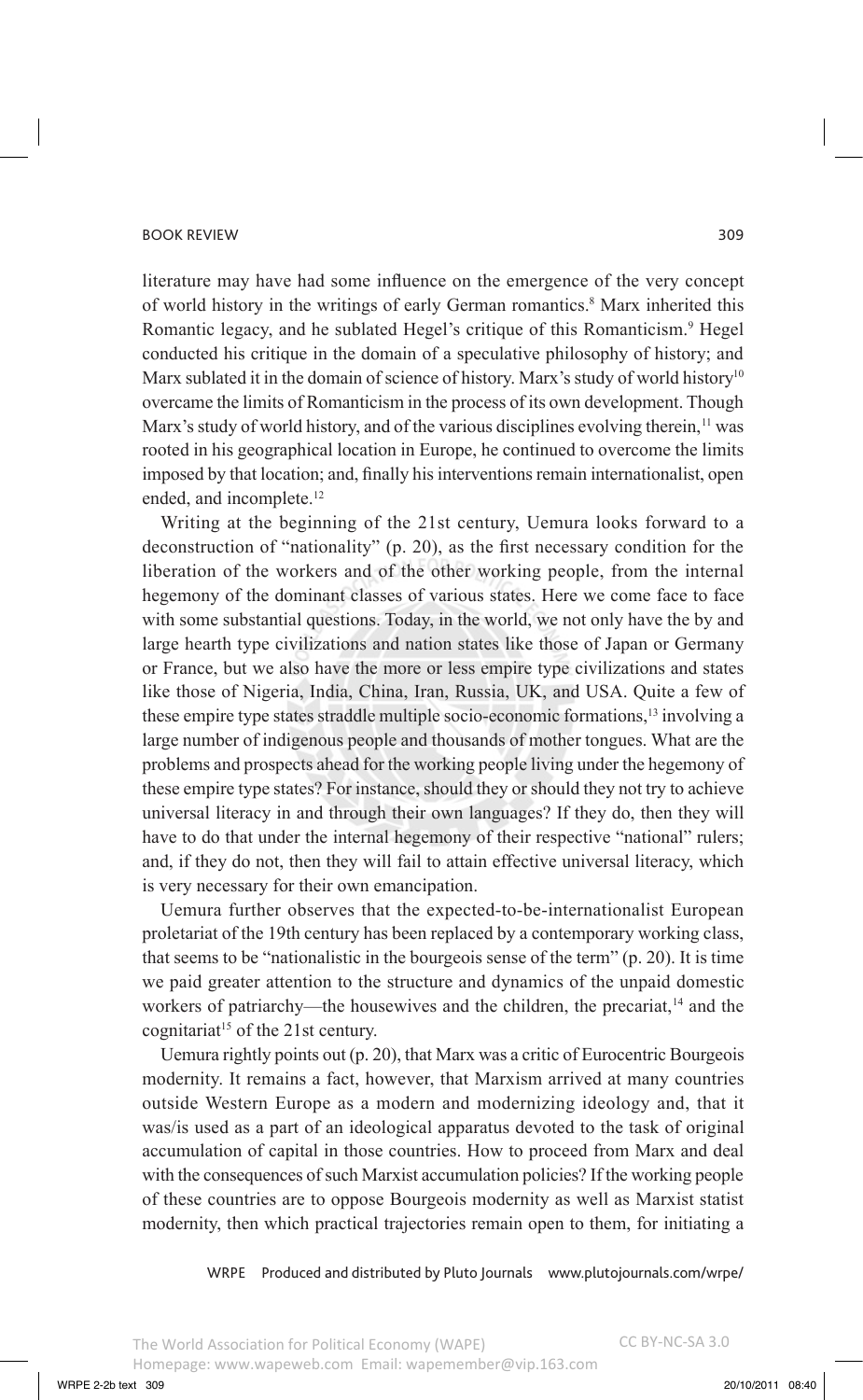sublation of their respective traditional lives? How will, for instance, these people attain total and effective literacy in and through their respective mother tongues and, have access to a bare minimum of health care facilities, by going beyond the realm of hegemony of the Marxist ruling elites of their respective areas and/or, by refusing the funds offered by the bourgeois-modernity-promoting charity sector of global capitalism, channeled through organizations that are disarmingly called NGOs or, civil society institutions?

Many of these countries were colonies of a European imperial power. It is common knowledge that colonial modernity is a product of hybridization. Some recent, and some not so recent, studies of world history have highlighted the fact that the making of what is called the modern "West," has also been considerably influenced by the "Rest"16 of the world. This fact about Europe's past, together with the current multiethnic and multicultural demographic situation in many countries of the "West," characterized by large scale migration of people from the rest of the world, draws our attention to the hybrid character of the past and the present of modern "Western" culture. Hence, if a sublation of this or that sort of hybrid modernity is at stake all over the world, then some new theoretical positioning systems and practical methods are required to be devised by the pupils of Marx, over and above the prevalent and customary critique of bourgeois and/or Marxist statist modernity.

**2.** Makoto Itoh: "Marx's Economic Theory and the Prospects for Socialism" (pp. 22–35). The author first examines a critique of Joseph Stalin's economic thought and policies by Kozo Uno (1897–1977), whom he considers to be a traditional Marxist (pp. 22–24). For a different view on Kozo Uno's contributions, see Makoto Noguchi's article (pp. 148–161), reviewed in section 11 below. In the second part of the essay, Itoh deals with "The nature of Soviet economy" (pp. 24–29). Here his position is close to that of the Communist Party of the Russian Federation, and he does not endorse the current position of the Japanese Communist Party, which is of the view that the Soviet society was not socialist (p. 27). It would be of interest to know about his response to some of the current research on the economies of countries that were previously/are presently ruled by communist parties.<sup>17</sup>

Itoh also proposes a return to Marx's idea of using labor time in future socialist economic calculations. This may open up interesting possibilities, in spite of the huge problems related to converting complex labor time into simple labor time. Today, new vistas are being opened up before political economy as a whole through time use studies of care work, including that of unpaid domestic work.<sup>18</sup> These studies and their reception among Marxist economists have gone through a lot of ups and downs, since the time of the pioneering efforts of Stanislav Gustavovich Strumilin (1877–1974).<sup>19</sup> An opportunity is presenting itself today, for constructing

WORLD REVIEW OF POLITICAL ECONOMY 2.2

The World Association for Political Economy (WAPE) Homepage: www.wapeweb.com Email: wapemember@vip.163.com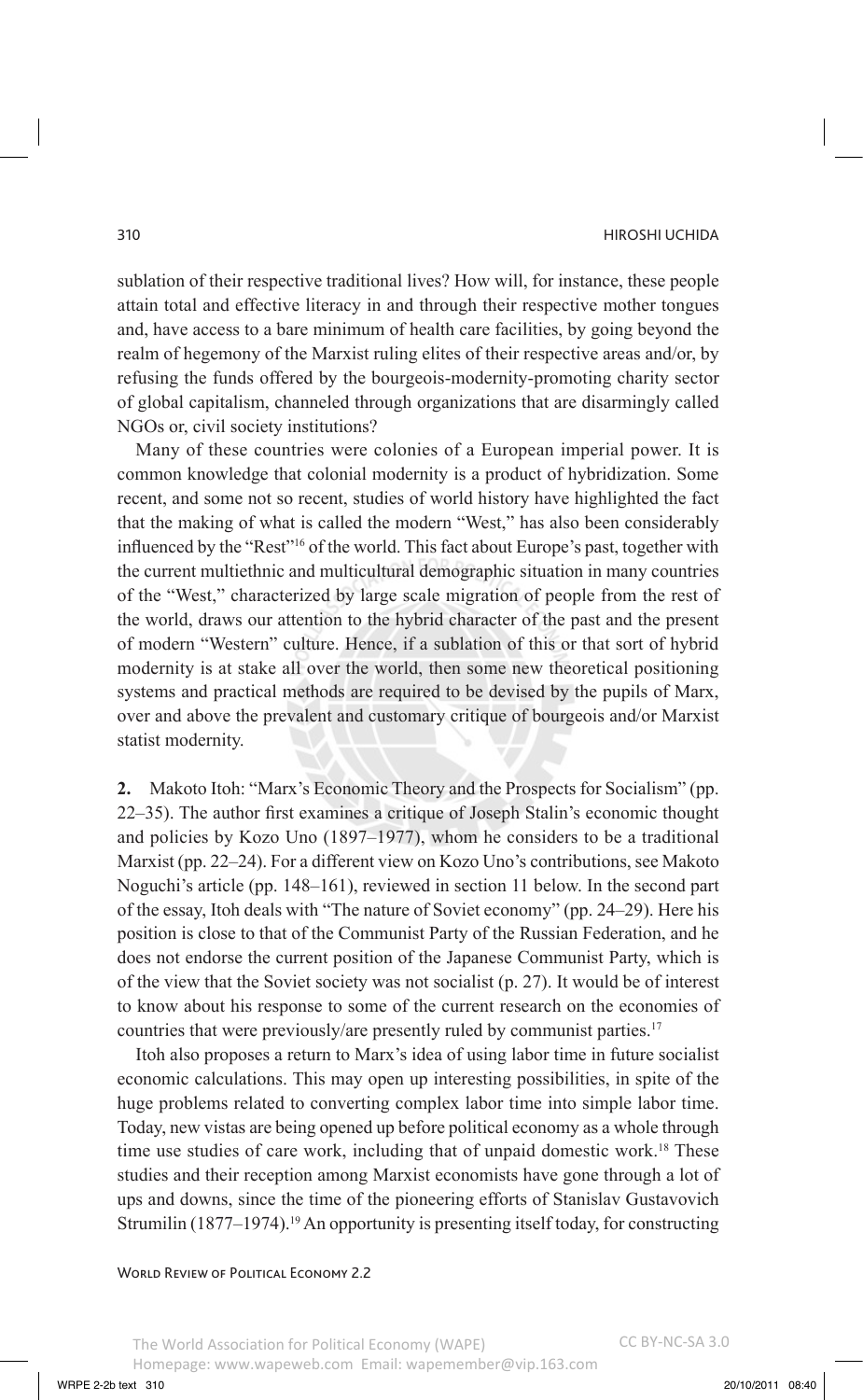#### book review 311 and the contract of the contract of the contract of the contract of the contract of the contract of the contract of the contract of the contract of the contract of the contract of the contract of the contra

a broader data base for political economy, through the use of time measure of all human activities. When such a data base becomes more comprehensive, and is analyzed by the students of Marx in the domain of political economy, then the prospects of socialism may appear before us in a newer, more gender sensitive and child friendly light. What is more, time measure has the potential of making the sociological concepts of social, cultural, human and erotic capital<sup>20</sup> less metaphorical, less rhetorical, more measurable and more concrete and, thereby open up the paths of integrating these concepts with the evolving discourses of political economy and historiography.

In the third and final part of his essay, Itoh examines "The possibilities of the Chinese road to socialism" (pp. 29–33). Here his position is closer to those of the Japanese and the Chinese Communist parties.<sup>21</sup> One wonders how he would respond to some of the contemporary studies on inequality in China.<sup>22</sup>

# **Contemporary Problems in Marx Studies**

**3.** Hiroshi Uchida: "Marx's Theory of History Reappraised" (pp. 40–52). Here an attempt has been made to extend Marx's account of *urspruenglich*/original/ previous/primitive accumulation of capital, to "generate a theory of history" that may "enable us to understand the structure and trends of primitive accumulation," in some earlier (England and Japan) and contemporary (Iran, Taiwan and China) developing countries (p. 40). This sample of five countries includes three (England, Japan and China) from the list of G20 major economies,<sup>23</sup> one of which (China) also belongs to the list of  $G20+$  developing countries,<sup>24</sup> and two (Iran and Taiwan) are not included in either list. Uchida characterized the states associated with original accumulation of capital in these countries as "rentier-state capitalism" or "developmental dictatorship." It would be of great interest to know how this theory fares when tested in respect of more representative data sets.

One wonders if some Japanese Marx scholars have proceeded from Marx's observations about the Asiatic, Slavonic, Germanic and other regional variations of modes of production prior to capitalism, and investigated the actual trajectories of all the regional variations of original accumulation of capital for industrialization. If yes, then what are their results? Further, one would be interested to know how the concerned Japanese scholars responded to the late Soviet era ideological construct of a "non-capitalist path."25

In the section on China, we learn from Uchida that today there exist "Western socialist democratic states" (sic), and that the current Chinese macroeconomic control of the market economy "is almost the same" as that found in those Western states (p. 49). One also learns from Zhang Yu Lin, quoted by Uchida, that the current political and economic strategy of the Chinese state is very close to those

WRPE Produced and distributed by Pluto Journals www.plutojournals.com/wrpe/

WRPE 2-2b text 311 20/10/2011 08:40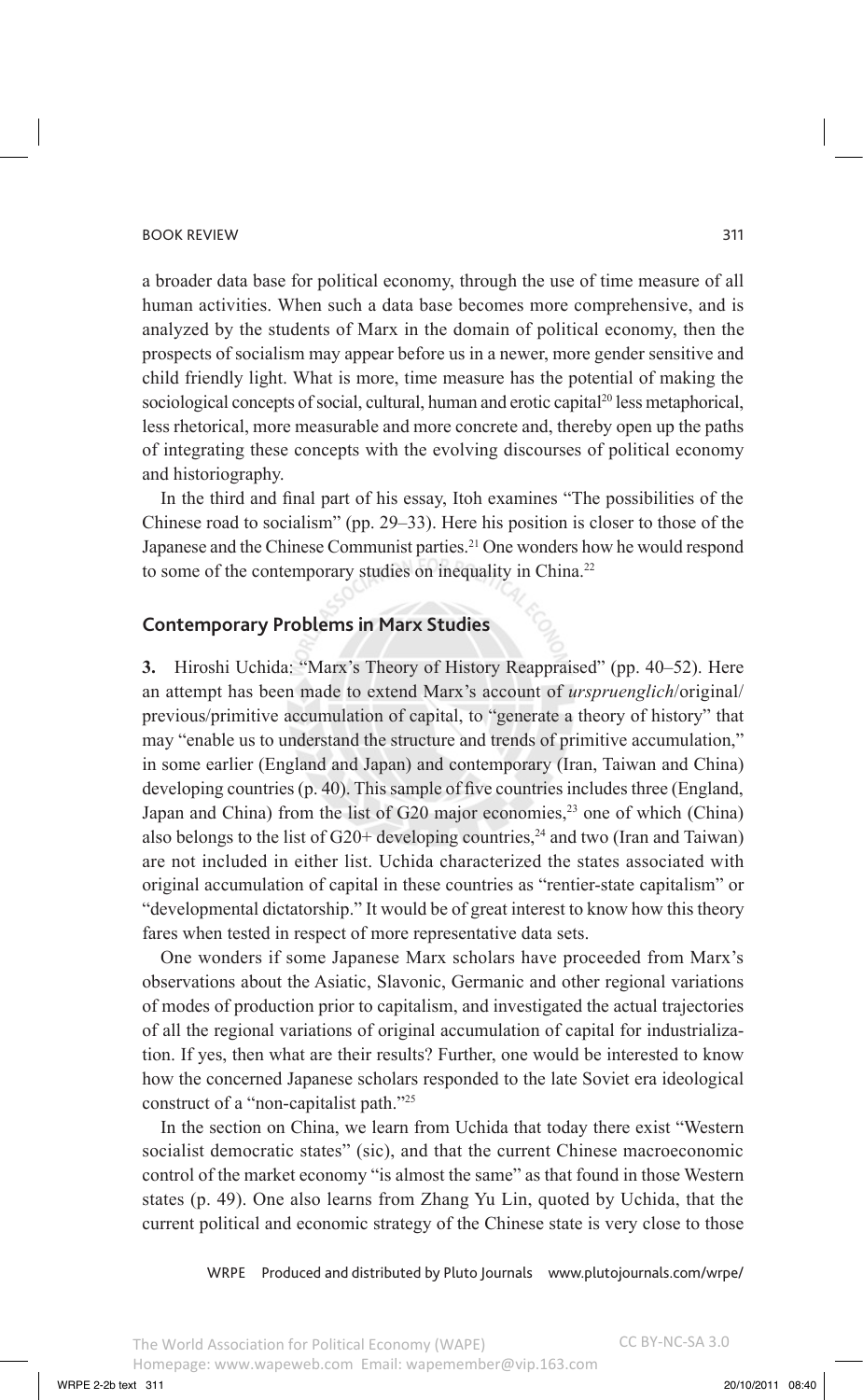#### 312 Hiroshi Uchida

"observed in the contemporary 'socialist states' [sic] of Indonesia or Malaysia"26 (p. 50). Should one conclude from these observations that in the 21st century, the distinctions among the macro political and economic strategies followed by West European social-democracy, Chinese communist mandarin rule, and South-East Asian crony capitalisms are all vanishing, like some camps of nomads, into some "socialist" blue?

Human history is not obliged to remain beholden to the favorite conceptual stereotypes of an era. Concepts and terms are periodically reviewed and changed in the sciences. Why should the science of history be an exception? Perhaps we should rethink the very concept of "mode of production" in the light of developments that have occurred in the disciplines of Economic Anthropology, Historiography and, Economics of Family Time, since the days of Marx.<sup>27</sup>

Further, any future "reappraisal," or reconstruction, or extension of "Marx's theory of history" must necessarily entail a thoroughgoing textual examination of the entire trajectory of Marx's own study of history,<sup>28</sup> reflected in the hitherto published and forthcoming 114 volumes of *MEGA* I–IV, of which his study of political economy is but one part, contained mainly in the 15 volumes of *MEGA* II, as well as in the related correspondences (located in *MEGA* III) and, notes and excerpts (located in *MEGA* IV).

Finally, we shall have to go about it in the spirit of Marx; that is, we shall have to simultaneously engage ourselves in comprehensive and systematic, case by case, synchronic and diachronic studies of all the existing and emerging disciplines, social and natural sciences, art forms and technologies of our time. In view of the gigantic strides of human knowledge and activities since the days of Marx and, especially since the second half of the 20th century, these tasks are required to be handled by motivated international collectives.29

**4.** Masanori Sasaki: "Marx and the Future of Post-Capitalist Society" (pp. 53–64). The author cogitates on a future social space beyond capitalism that will reduce labor-time and recognize individual and collective sovereignty of human beings over their own time. This is a long run vision that takes its inspiration from Marx, especially from the *Grundrisse* (pp. 54–56). It envisages a reduction of labor time and enlightened management of free time. Sasaki, however, is not only concerned about the future of human leisure time, he is also alert to the here and now problems of including unpaid domestic labor time into public policy. Here, the Dutch model of gender equitable combining and balancing of unpaid care work in the family, with paid work in the labor market—is mentioned (p. 63). This model shifts the related responsibility to the family, thereby it strengthens patriarchy; and spares the market and the state, which are the two main beneficiaries of episodic familial

WORLD REVIEW OF POLITICAL ECONOMY 2.2

CC BY-NC-SA 3.0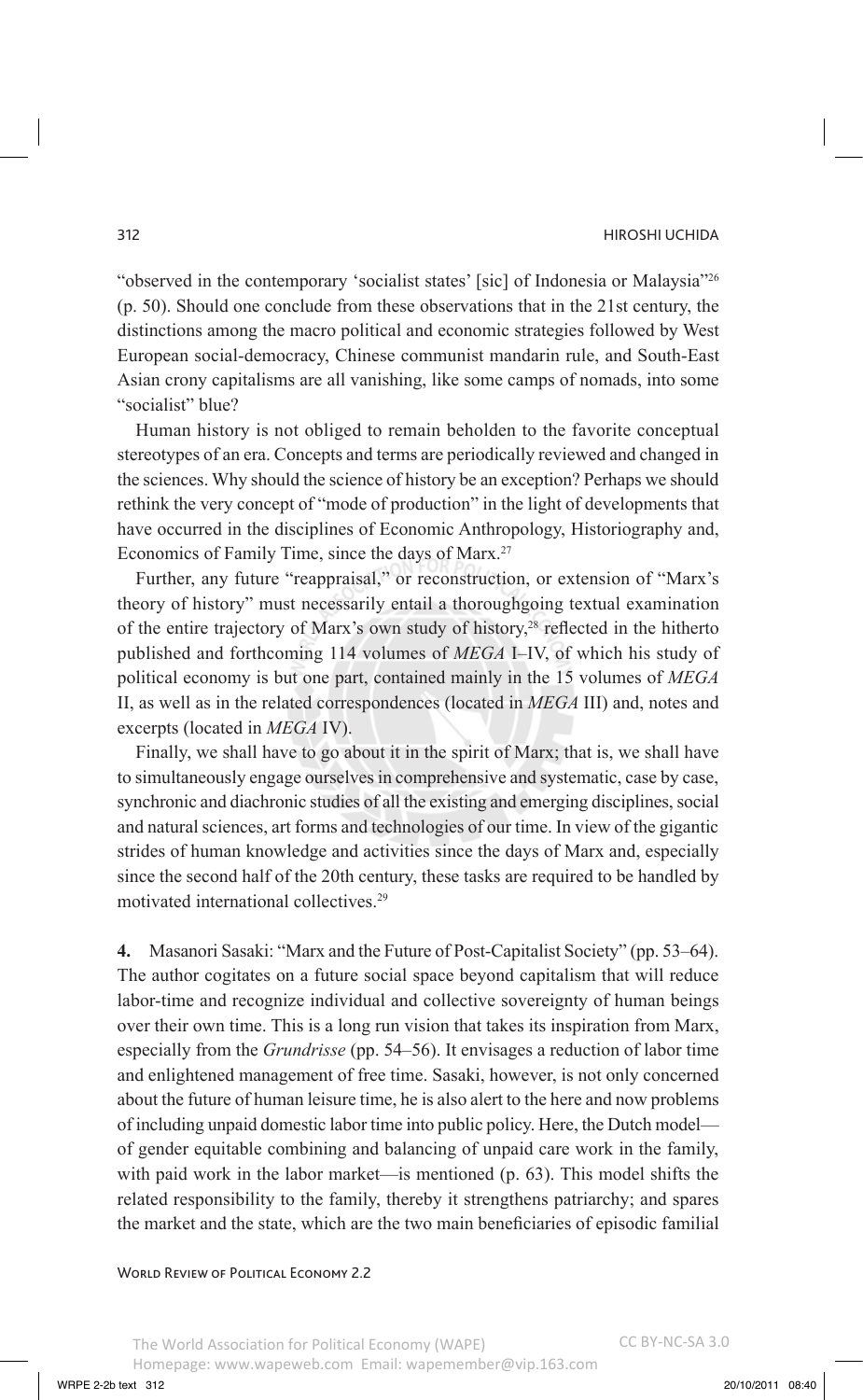reproduction of child (=worker) and, of daily child care and rejuvenation of the adult worker in the family.

The current Venezuelan model<sup>30</sup> appears to be more humane. It has been reported that, since May 1, 2000, female heads of households in Venezuela have begun to receive about 80 percent of the Venezuelan minimum wage as payments from the government, in recognition of their socially and economically valuable work at home. In this context the pioneering work of Selma James and that of the Global Women's Strike<sup>31</sup> deserve closer attention.

**5.** Daisuke Arie: "Marx and Distributive Justice' (pp. 65–76). At the very beginning of his essay, Arie traces the evolution of the idea of justice in the West since Aristotle's *Nichomachean Ethics*; then he situates Marx's critique of capitalism in the context of that history; and finally, explains Marx's ideals of distributive justice in an Aristotelian context. An examination of Marx's connections with Aristotle in the realm of the social sciences was also attempted in the United States of America around the same time.<sup>32</sup> Marx's Aristotle studies have been documented in: *MEGA* I/1, 2; II/1–5; IV/1, and 7–9. Earlier Alfred Schmidt and Hiroshi Uchida<sup>33</sup> had alerted us to Marx's link with Aristotle in the domain of political economy. Aristotle—directly, and/or mediated through Hegel—may also have exerted some influence on Marx's extensive study of the natural sciences, and in particular on his attempts at comparing the characteristic forms of the natural and social sciences.34

While introducing the theme of his essay, Arie has, *inter alia*, observed in respect of the difficulties faced in the domain of Marx studies in his country: that Japan had, and still has, "the world's largest concentration of traditional Marxists who have been reading *Capital* like the Bible. Japan is the only developed country where an introduction to Marxian economics is taught as a prerequisite subject in the majority of universities. Its content is still a catechism-like reading of *Capital*…" (p. 66). Mori Koiti had struck a similar note about a quarter of a century ago, when he wrote: "it may be said, that now it is not the season for philosophy in Japan."35 These observations underscore the fact that in a given society economic development and development of critical theoretical thought may not always go hand in hand. In Marx's own time, economically more developed England was not the site of a comparably developed socialist theoretical culture. Today Japan may not be alone in going through a period of relative stagnation in Marx studies.

**6.** Hideaki Kudo: "Marx and the Environmental Problem" (pp. 77–88). Kudo at first takes us through a journey of reconstruction and rediscovery of Marx's philosophical "Naturalism," which Kudo locates in Marx's doctoral dissertation and in the *Economic and Philosophic Manuscripts of 1844*. Then he indicates the continuation of this theme in Marx's later writings up to the first volume of *Capital*;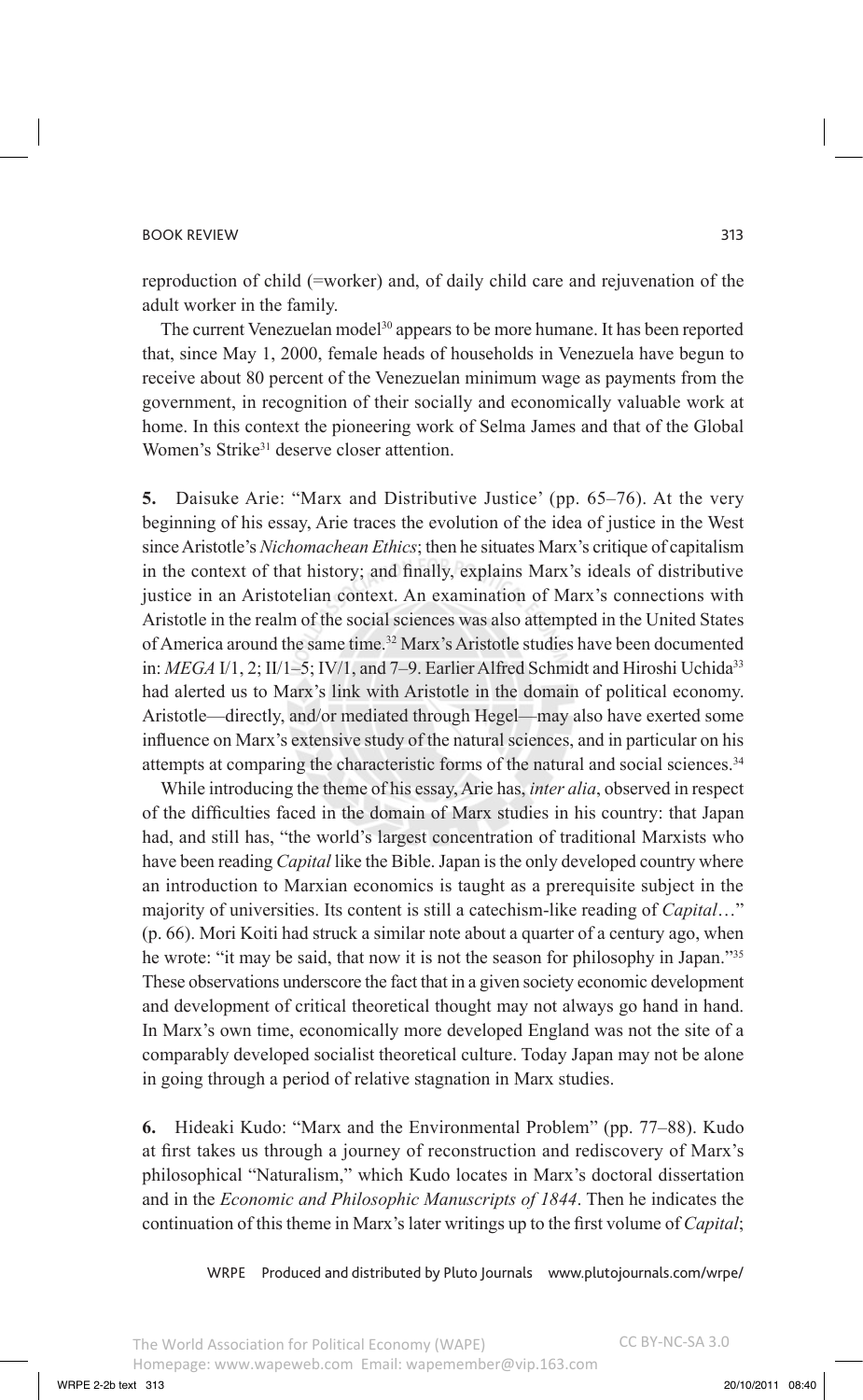and, finally, makes out a case for the possibility of a more ecocycle-friendly social and political economy that can take its inspiration from Marx.

Kudo's reconstruction of Marx's 1840s philosophical views on nature is simply brilliant. He also deserves to be praised for drawing attention to the neglected work of Alfred Schmidt on Marx's early philosophical concept of nature. Nearly two decades ago Uchida too drew our attention to this book by Schmidt (see preface to Uchida's *Marx's Grundrisse and Hegel's Logic*, 1988). Another relatively neglected topical work of the 1960s was authored by Kurt Reiprich, who was productive till the 1980s.<sup>36</sup>

Schmidt as well as Kudo (p. 87) lamented that later on Marx shifted his attention to the critique of political economy, and did not continue with further study of nature. It needs to be pointed out here that Marx's interest in the natural sciences continued till the end of his own life.<sup>37</sup> Further, starting at least from  $1850$ ,<sup>38</sup> his friends and comrades continued these studies throughout the rest of the 19th century.<sup>39</sup> Owing to the fact that the results of these studies remained largely unpublished, and that the published reports about their existence were not very widely circulated thanks to the cold war, language barriers and other reasons, many of the more ecologicallyenlightened political economists, as well as many Marxists engaged in the study of the natural sciences during the 20th century, $40$  continued with their efforts without any awareness about this past. The task of integrating the results of all these efforts of the 19th and the 20th centuries in a global ecosystems-sensitive social and political economy of the future remains to be accomplished by the concerned investigators of 21st century. What is more, their investigations must not only address the concerns of the dominant ecologically-enlightened thinkers of our time, but also those of the heretics, who challenge the prevailing dogmas in these and in related fields.<sup>41</sup>

**7.** Makoto Nishibe: "The Theory of Labor Money: Implications of Marx's Critique for the Local Exchange Trading System (LETS)" (pp. 89–105). This essay has two parts: one theory-related and the other practice-related. At the level of theory, to begin with, a case is put forward for revisiting the Proudhon–Marx debate—on such issues as the associative and cooperative markets and use of alternative money—without any prior prejudice against Proudhon. Next, the issue of alternative money is again taken up, in the context of Marx's criticism of Robert Owen, and of the Ricardian socialists on the question of labor money. Finally, at the practical level, Nishibe enthusiastically pleads in favor of the Local Exchange Trading System (LETS).

In view of the collapse of the First International, and the follies and crimes of the parties associated with the Second and the Third Internationals, a call for revisiting a part of the spirit that prevailed before the First International is certainly understandable. One can similarly make a case for a fresh engagement with the ideas of Comte, Kropotkin, Bakunin, the Narodniks, the Jewish and Christian anarchists,

### WORLD REVIEW OF POLITICAL ECONOMY 2.2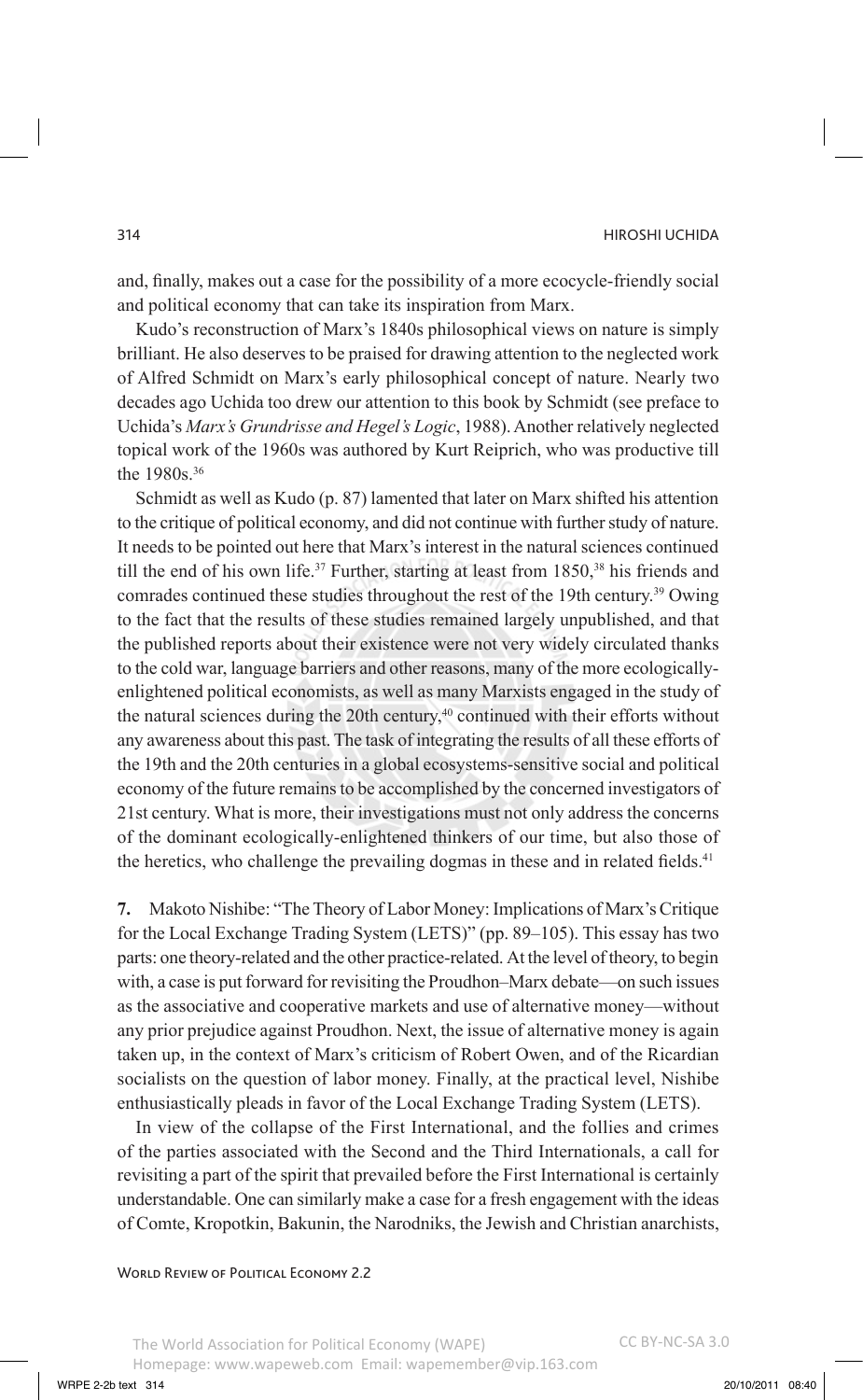Tolstoy and the Tolstoyans. Such engagements, to be more comprehensive, may be extended across the board, over all the issues pertinent today and for a future society that may emerge after capitalism. Such engagements need not be kept confined to the traditional questions of political economy. For instance, one may need to go into Proudhon's opposition to social and political emancipation of the black people in the USA, to the French women's right to divorce, and his position on sending the Jews back to Asia, to find out where he stood on the issue of abolition of racism, inter-gender "association and cooperation" under patriarchy, and political tolerance of the religious people of all persuasions and of the non-believers in a given society. One may be required to go back even further and critically study: the teachings of the grand masters such as Siddhartha Gautama turned the Buddha, Lao zi, Confucius, Socrates, Kautilya, Sun Tzu, and those of their followers and commentators; Jesus Christ and his disciples, the Zen masters, the Sufis, the religious, educational, social and political reformers of all lands of all ages. For instance, among the Europeans of the modern age, we may have to go to Comenius (for his stress on inter-sect tolerance among the Christians, on education for all, and on international education in a European context);<sup>42</sup> to Condorcet (for his philosophy of history<sup>43</sup> of which not only Hegel but also Marx was aware,<sup>44</sup> advocacy of the rights of women as citizens,45 struggle against dogmatism, and stress on the instruction of political citizens, not merely in reading-writing-and-arithmetic, but also in the functioning of institutions46); and to Leibniz (for his encyclopedic study and vision of the sciences,<sup>47</sup> and in search of the Leibnizian sources of Marx's dialectic<sup>48</sup>). We can and we do need to revisit all the conservative, liberal and humanist thinkers, and all those socialists who came before Marx—in search of some wisdom, for some new light on the issues that concern us today.

On the practical question of endorsing some ongoing efforts such as the LETS, one needs to have a similarly tolerant spirit. Operations of Barter Cards, Islamic Banking, Gift Economies, and of the various claimants on behalf of Money-Free Economies, like the Wikimedia Foundation, Wikileaks etc., need to be examined together with the LETS. Their positive and negative sides, the stories of their alleged successes and recognized failures, in this or that domain or locality or country, are just a mouse-click away on the internet.

# **Reception of Marx into Modern Japan**

**8.** Hiroshi Mizuta: "The Japanese Concept of Civil Society and Marx's *Buergerliche Gesellschaft*" (pp. 109–120). In the "Introduction" (p. 109) to this essay, the author at first clears the air around the different, divergent and/or convergent meanings, nuances and translations of the terms "civil" or "civilized" society in the writings of Adam Smith and Adam Ferguson, Marx's concept of *buergerliche Gesellschaft*,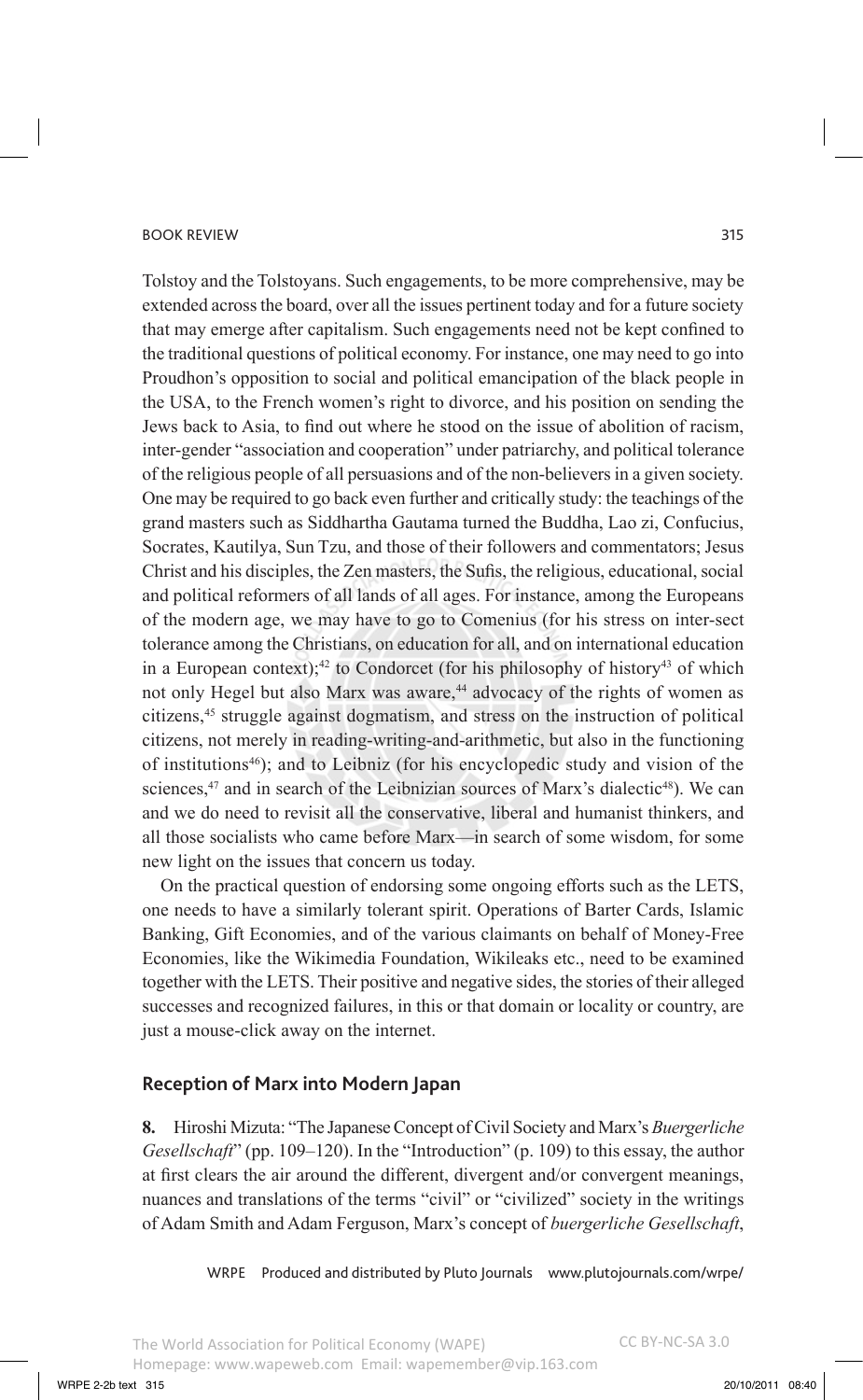Gramsci's concept of *societa civile*, and of the Japanese term *shiminshakai* (literally: "society of citizens").

Then he explains the two meanings and translations of Marx's term *buergerliche Gesellschaft* as "civil society/civilized society" (in *The German Ideology*) and, as "bourgeois society" (in the *Economic Manuscripts of 1857–58*).49 The distinctions highlighted here are of crucial importance for the future of democracy and socialism in all countries, especially in the context of 20th century barbarisms in the name of socialism/socialist politics in some countries where "civil societies/civilized societies" were comparatively less articulated.

Mizuta's account of Japan's backward society, its truncated modernization since 1868 (pp. 112–114), and of the spread of Marx's ideas there, initially under conditions of severe police repression (pp. 114–116), reminds one of similar situations at various levels of society, polity, and culture, in many other previously and currently backward countries: like Germany, USA, Iran, Saudi Arabia, Russia, China, India and, Indonesia, to name a few. When one thinks about the problems and prospects of modernization and articulation of civilized societies in these and in other countries, one notices that repressive states may come and go within relatively shorter time frames of decades or centuries, like the ups and downs of poverty and wealth of economies. Longer lasting stumbling blocks before the task of attaining a civil/civilized society, however, remain the backward social traditions: like the one embedded in the patriarchal norms oriented against women and children worldwide; birth-determined-status-based social hierarchies of the caste system, discrimination against the indigenous people and the Hindu, Muslim, Sikh, Buddhist etc. communalisms of South Asia; the discriminatory social attitudes against the Burakumin, Ainu and Ryukyuan people in Japan; xenophobic, racist and communal attitudes against the more recent trans-border immigrants and Muslims in the whole of Europe and USA; against the Christians in Saudi Arabia, against the Roma people in Hungary and France, against Turks and other Muslims in Germany, against Kurds in Turkey, against Central Asians in Russia, against Arabs in Israel, against Tibetans, Uyghurs, Mongols and other minorities in China; against Tajiks in Kirghizia; against minority ethnic groups surrounded by and/or proximate to the majority ethnic groups everywhere. The list is indeed very large; and it indicates a slow growth of civilized societies in all lands, including in those of Western Europe.<sup>50</sup>

In the next section of his essay, Mizuta takes us through some of the pages of the story of Marxist study of economic history in Japan since the 1930s (pp. 116–119) leading to a vision of radical democracy and extraparliamentary movements, devoted to further articulation of civil/civilized society there—especially by some Japanese Marxists, such as Hisao Otsuka, Kazuo Okuchi and Zenya Takashima, who were also conversant with the writings of Adam Smith and Max Weber.

#### WORLD REVIEW OF POLITICAL ECONOMY 2.2

The World Association for Political Economy (WAPE) Homepage: www.wapeweb.com Email: wapemember@vip.163.com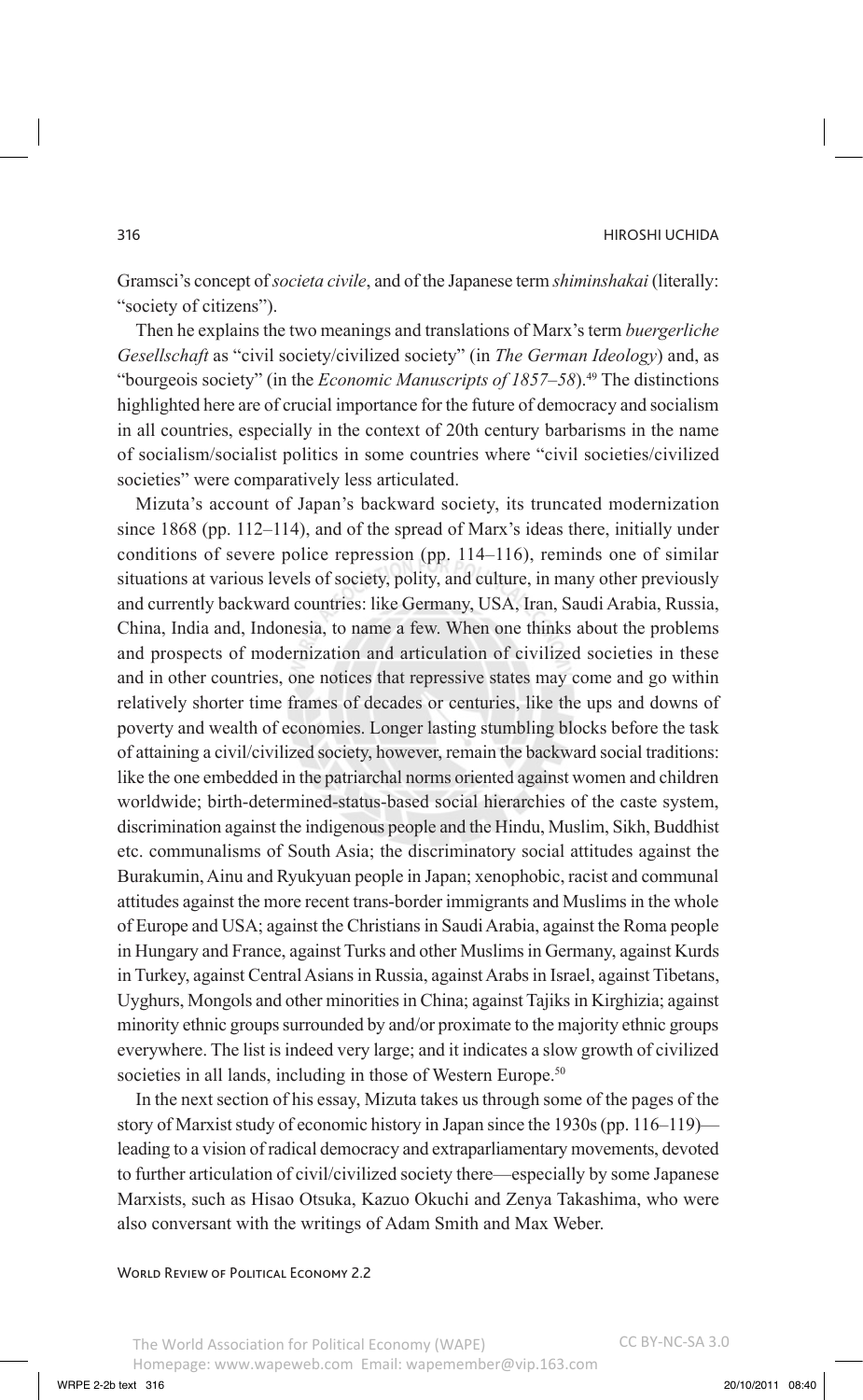Throughout his essay, Mizuta deliberately stresses the basic need of a more and more articulated civil society in Japan. In his "Conclusions" he performs a great service by explicitly stating that "the urgent problems are love and solidarity as opposed to separation and loneliness, rather than individual freedom and independency"; and that the Japanese society has the same problems as the West "on the one hand, but on the other hand" the Japanese "are still living among many feudal remnants" (p. 119).

In this context he draws our attention to some of the relevant issues pertaining to Japan today (p. 120), which induce us to think about similar problems elsewhere. These are: the existence of an emperor/monarch—an institution which Japan shares with similarly backward countries of Europe (like the UK, Netherlands, Belgium, Spain, Norway, Sweden, Denmark and theocratic Vatican) and of Asia (like Cambodia, Thailand, Malaysia, Bhutan and the hereditary partocratic monarchy of North Korea); preponderance of arranged marriages (as in Afghanistan, Pakistan, India, Bangladesh and Nepal), parliamentary posts inherited along family lines (as in India, Pakistan, Bangladesh, Sri Lanka, the Philippines and the USA). Mizuta leaves his readers hungry and, he forces them to think for themselves. One wishes that one had more food for thought from his sage brain and fingers.

**9.** In the next essay, titled "Marx and J. S. Mill on Socialism" (pp. 121–134), Shohken Mawatari proposes to offer an analysis of "Marx's socialist ideas from Mill's point of view" (p. 122). It turns out to be a rather dicey proposition on several counts. First, on our author's own admission Mill "was not familiar with Marx's ideas" (p. 124). Secondly, Mawatari restricts his examination of some of the ideas of Marx (and of Engels) to the period 1845–59 and effectively to the 1840s therein (p. 123). He seems to imply thereby, that Marx's intellectual development remained frozen during the last three decades of his life, which is not the case. Thence also, his untenable identification of Marx's incomplete and open ended investigations and ideas with a fixed for all time Marxism/Marxist teleology. The result: a comparison essay that is more charitable to J. S. Mill, who is hailed as a champion of freedom and choice, and less charitable to Karl Marx who is painted as a devotee of some teleological determinism.

Amidst the above indicated shortcomings, however, a substantial question is raised in this essay. It is the question of interrelationship of freedom and determinism in the writings of Marx. Investigations on this question in the present century are already charting out a very interesting path, interesting both for the history of science and for the history of socialism, in and through the domain of probabilistic political economy.51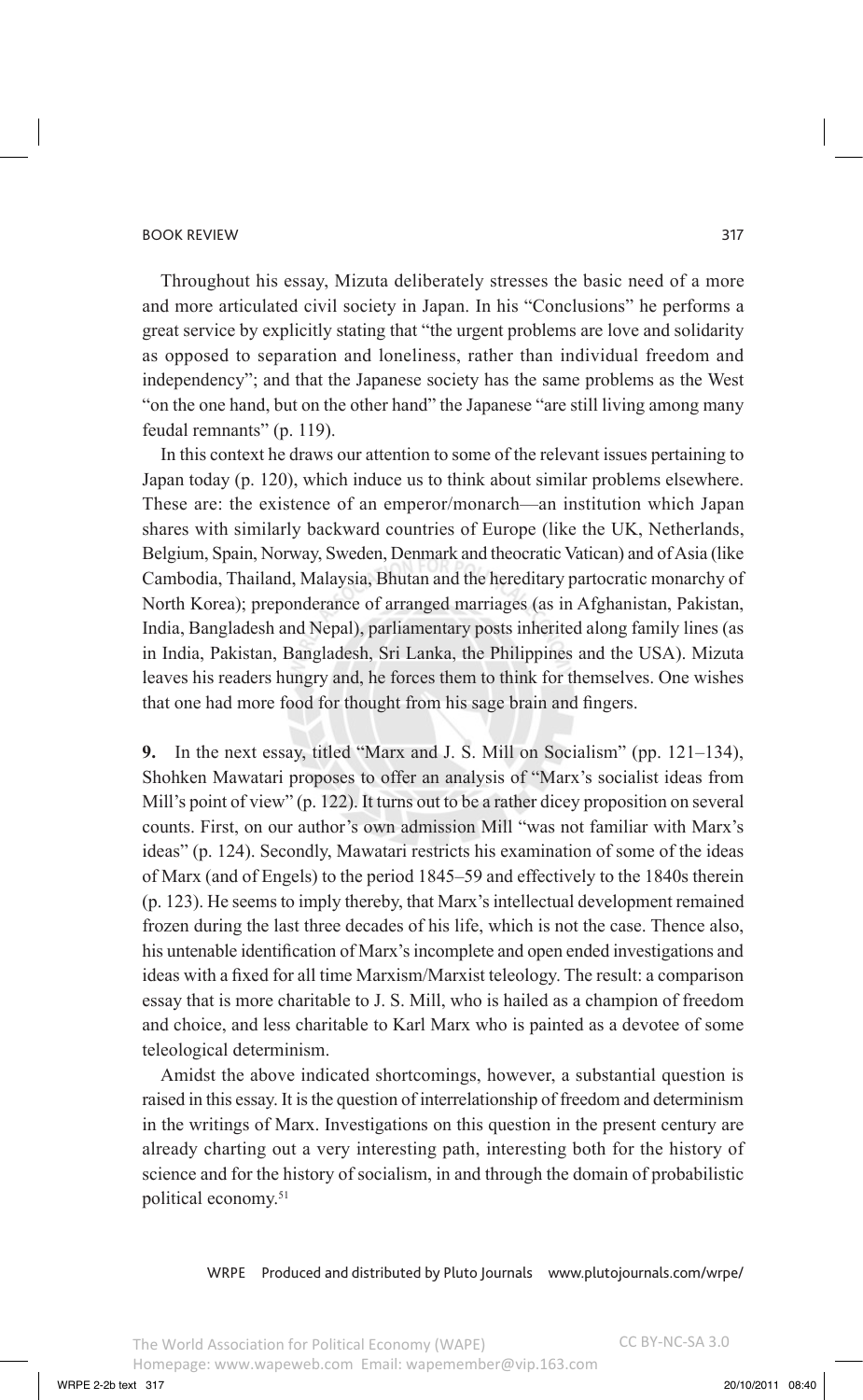**10.** Akitoshi Suzuki: "A Bioeconomic Marx-Weber Paradigm" (pp. 135–147). This is not a study of paradigms in the discipline of Bioeconomics. It is a composite account of how some of the ideas of Karl Marx (pp. 136–137, 140), Max Weber (pp. 137–138) and World Systems Theory (pp. 141–145) got adapted into the soil of academic political economy in Japan. In this account of adaptation, Marx and Weber happen to be the major "species" figures, forming an intellectual hybrid. It seems that according to Suzuki this hybrid itself provides a "paradigm"; hence, perhaps, the hyphen between the two famous names. This is a story of the adaptation of this hybrid in a soil; further, towards the end of this story Suzuki treats economic systems as individual species; hence, perhaps, a somewhat metaphoric use of the adjective "bioeconomic" in the title.<sup>52</sup>

Suzuki opens his account with the remark: "The Japanese reception of Marx has employed a framework conceptualized as 'Marx and Weber'" (p. 135). Conceptualized by whom, when, and where? Is it by Suzuki alone, and in this essay? Will all Japanese students of Marx agree with this assertion? The Japanese reception of Marx and of Weber, we are told, went through two phases of confrontation and complementarity (pp. 135–136): the first one occurred during the 1930s–1960s, and the second since the 1970s. Earlier, in the first essay of this section of the volume, one finds another account of the first of these phases by Hiroshi Mizuta (pp. 116–119), where a third dimension—that of a certain overlap of Adam Smith reception and Marx reception in Japan during the 1930s—is highlighted. During the 1970s, the concerned Japanese scholars first came into contact with the theories of underdevelopment propounded by Samir Amin and Andre Gunder Frank, and then with the theory of world systems propounded by Immanuel Wallerstein, among others. Suzuki wrote: "Wallerstein actually produced a fusion between Marx and Weber, which represents another Marx-Weber paradigm" that defines a social formation "as an 'individual' instance" (p. 142). However, following Wallerstein, Suzuki has posed the question: how could such a fusion be possible? How could there be laws of the unique, of the individual instance? Weber's solution to this problem, Suzuki informs us, has been "visualized through Karl Jaspers' world schema," wherein universal history is treated as "divergent metamorphoses of generic social and economic systems." Here again, our author notices that "we lose historical connections and evolutionary aspects." In order to solve this problem Suzuki proposes a "classification of all economic systems into five species: mini-systems; bureaucratic world empires; feudalistic world empires (now dissolved); world economies; and world government." Since "the systems exist as individual social species," as in Toynbee's study of history, they have no certain historical order of development (p. 143). Suzuki believes that the "present world is a decentralized feudal world," which will be replaced by a centralized "world government" (p. 145). He does not exclude the possibility that "we will need a new single religion, which

WORLD REVIEW OF POLITICAL ECONOMY 2.2

The World Association for Political Economy (WAPE) Homepage: www.wapeweb.com Email: wapemember@vip.163.com CC BY-NC-SA 3.0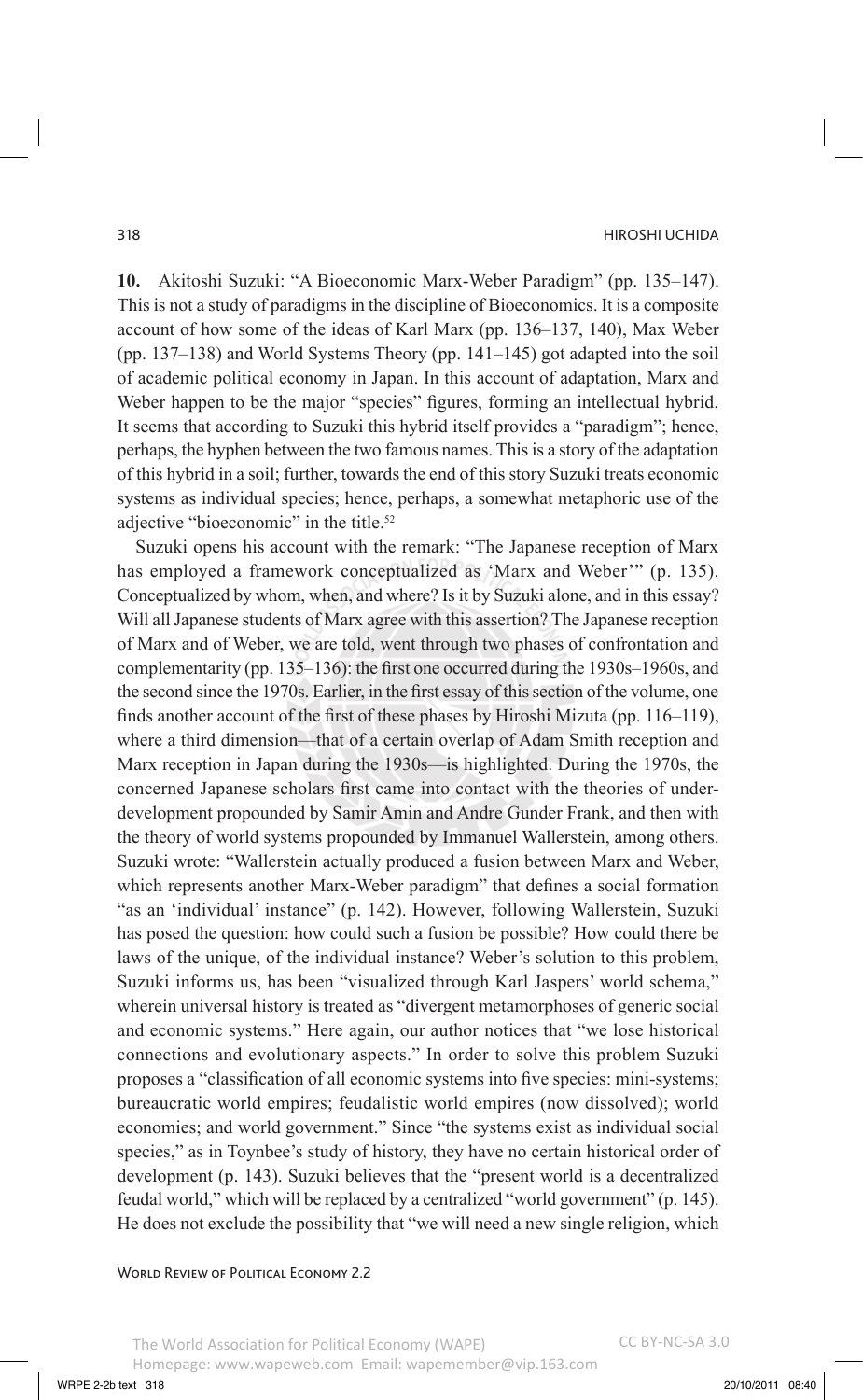will unify all present-day world religions, in advance of the establishment of world government"; and a new political idea "transcending all jealous intolerance," which will accept "all the differences in accordance with individualism" (p. 146).

Thus, we go through Marx, Weber, theories of underdevelopment and world systems, to enter at long last into the portals of Jaspers and Toynbee, and those of some future religion and a future political idea which will accommodate individualism. Why take such a detour? Why not go straight to Karl Theodor Jaspers and Arnold Joseph Toynbee and find out what they have to offer beyond their religiosity, mysticism and metaphysical speculations, by way of some sublation of the multiple paths opened up by Karl Heinrich Marx? Further, why not go directly to the repackaged old and new religions and find out the prospects of a single umbrella religion for the entire population of the world? We may then wait for some new Feuerbachs, to start a new critique of that new religion; and further, for a group of new political and economic utopians and anarchists; and, after that, for some new Marxes, who will provide new critiques<sup>53</sup> of the grounds that gave rise to all of them!

One has an uneasy feeling, however, that by the time we go through even the very first turn of this loop, everybody will become some kind of believing Hindu and start chanting in Sanskrit: *Chakravat parivartante jagat, sukhaani cha, dukhaani cha* (The world goes on turning like a wheel forever and ever, as in times of pain, so in times of pleasure). Some new Marx will then most certainly scold everybody in the world, as the old one had scolded the inhabitants of the Indian peninsula in the 19th century, and in turn get criticized by some later professors for not being post-something enough!

**11.** Makoto Noguchi's "Japanese 'Cultural Eclecticism' and a Reinterpretation of Marx and Keynes on the Instabilities of Capitalism" (pp. 148–161), is the last essay of this section. Here the author describes some Japanese efforts aimed at reinterpretation of "Marxian political economy along Keynesian lines" (Carver: Special Introduction, p. 5) and that of "Keynes along Marxian lines" (p. 154). Terrell Carver also observes, that the related "Marxist debates in Japan have been influential in economic methodology and are transferable elsewhere" (p. 5). Specialist readers in the Anglophone world are familiar with at least some of these debates. The nonspecialists may start with some overview of economic thought in Japan<sup>54</sup> before entering into the terrain of the specialists in the field.

Noguchi considers the above indicated Japanese efforts to be methodologically eclectic, and traces their origins to the fact that Japan was a latecomer in capitalist development (p. 148). However, undeterred by such facts as: lack of acquaintance with the totality of incompleteness of Marx's investigations in the domain of political economy as reflected in the 15 volumes (24 books) [of *MEGA* II: the *Capital* and the work preparatory to it], Keynes' lack of exposure to and pathological bias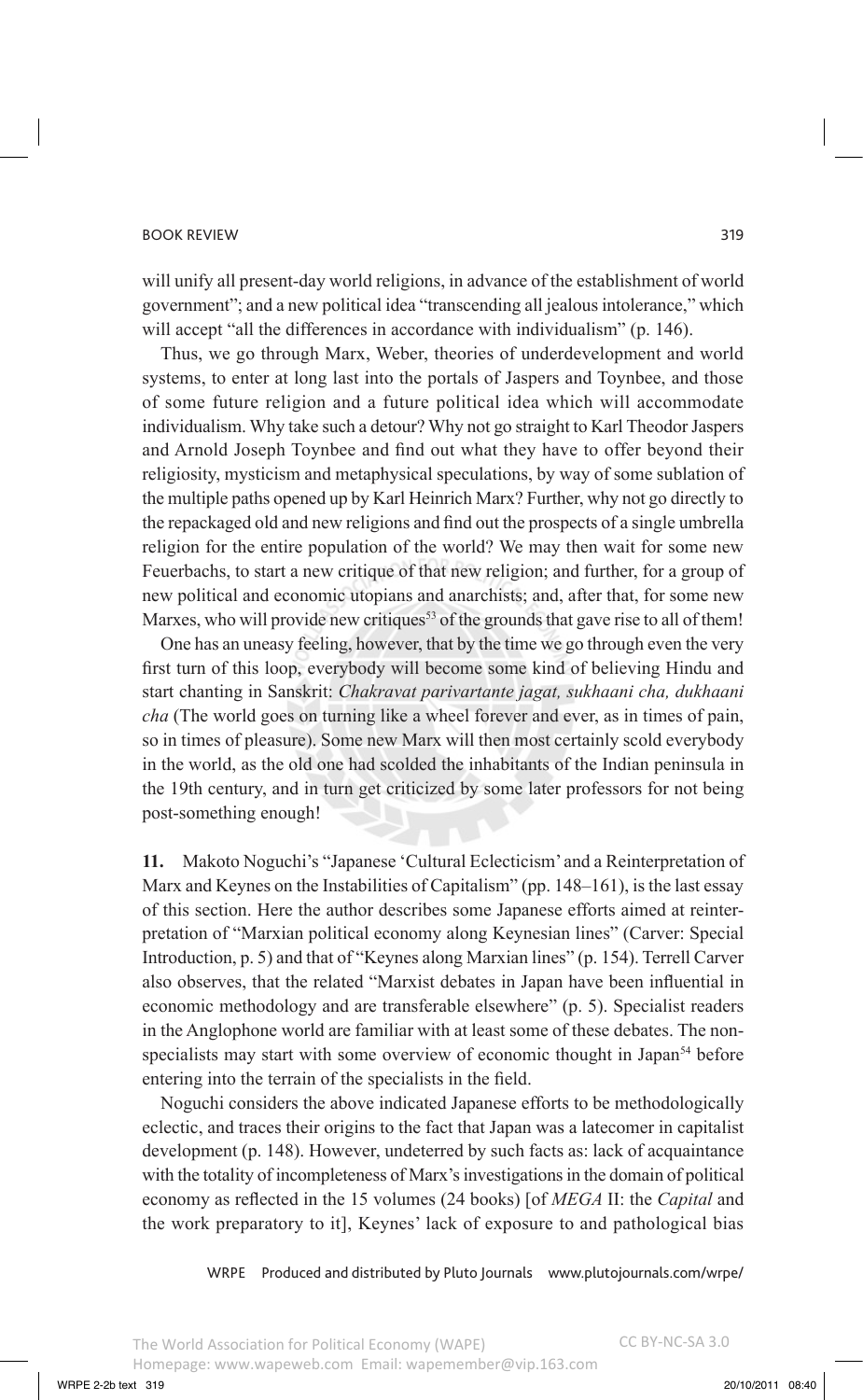against Marx, and the intellectual handicaps generated by compulsory university drills in Neo-Classical Economics during, and even after, the days of the Cold War, such efforts remain widespread among the academic economists of the early bird of capitalist development: England, the not quite latecomer USA, the rest of the Anglophone world, and even beyond. How to account for that? Some of these efforts may be methodologically eclectic and are, perhaps, traceable to some pragmatic responses in the face of a perceived task of comprehending the instabilities of capitalism of our time, in the interest of providing policy inputs to the masters and managers of polity and economy. Yet others—and these include many heterodox economists<sup>55</sup>—may not have been philosophically pragmatic and/or methodologically eclectic. The orientations of the Marxists among the heterodox economists are, perhaps, traceable to a certain spirit of Marx, who had once remarked<sup>56</sup> that capitalism or the bourgeois epoch of world history has to create the material conditions of a new world, in the same way as the geological revolutions have created the surface of the earth; and, that the future social revolution shall have to master the results of this epoch. Some heterodox economists proceed from the position that as students of Marx, it is their duty to master all the results of the bourgeois epoch—including the various Keynesian efforts aimed at managing the socio-political "earthquakes" and "tsunamis" generated by the "tectonics" of the economic "plates" of the capitalist era—in the interests of future social revolutions, that will produce a series of sublations of the various forms of capitalism.<sup>57</sup>

Noguchi begins his narration with the responses of Uno Kozo (1897–1977) to the controversy about the nature of capitalist development in Japan, which erupted in the 1930s, on the one hand among the spokespersons of the *Koza-ha* (Lecturers School), who authored a series of *Lectures on the History of Japanese Capitalist Development*  (in 7 volumes, 1932–33) and argued in favor of a democratic revolution prior to a socialist revolution in Japan; and, on the other hand, the representatives of the *Rono-ha* (Workers-Farmers School), who argued in favor of a socialist revolution straight off. Uno Kozo did not take part in this controversy. He gradually perceived, over the years, that these controversies emanated from some confusion about the various levels of analysis. He proposed that distinctions be made among three levels of analysis in Marxian political economy: the first level is devoted to a somewhat abstract study of "pure capitalism" of a thoroughly commoditized society; the second or middle level analysis studies the "stages" such as mercantilism, liberalism and imperialism; and the third level investigates the concrete conditions of the actual economies of different countries and that of the world economy as a whole (pp. 149–151). According to Noguchi: "The core of Uno's methodological contribution is the idea that between the realization of the essence of capitalist economy and a causal explanation for its polymorphous existence, there must be an intermediate or middle range level analysis" (p. 151). Noguchi insists that such multi-level analysis is

WORLD REVIEW OF POLITICAL ECONOMY 2.2

The World Association for Political Economy (WAPE) Homepage: www.wapeweb.com Email: wapemember@vip.163.com CC BY-NC-SA 3.0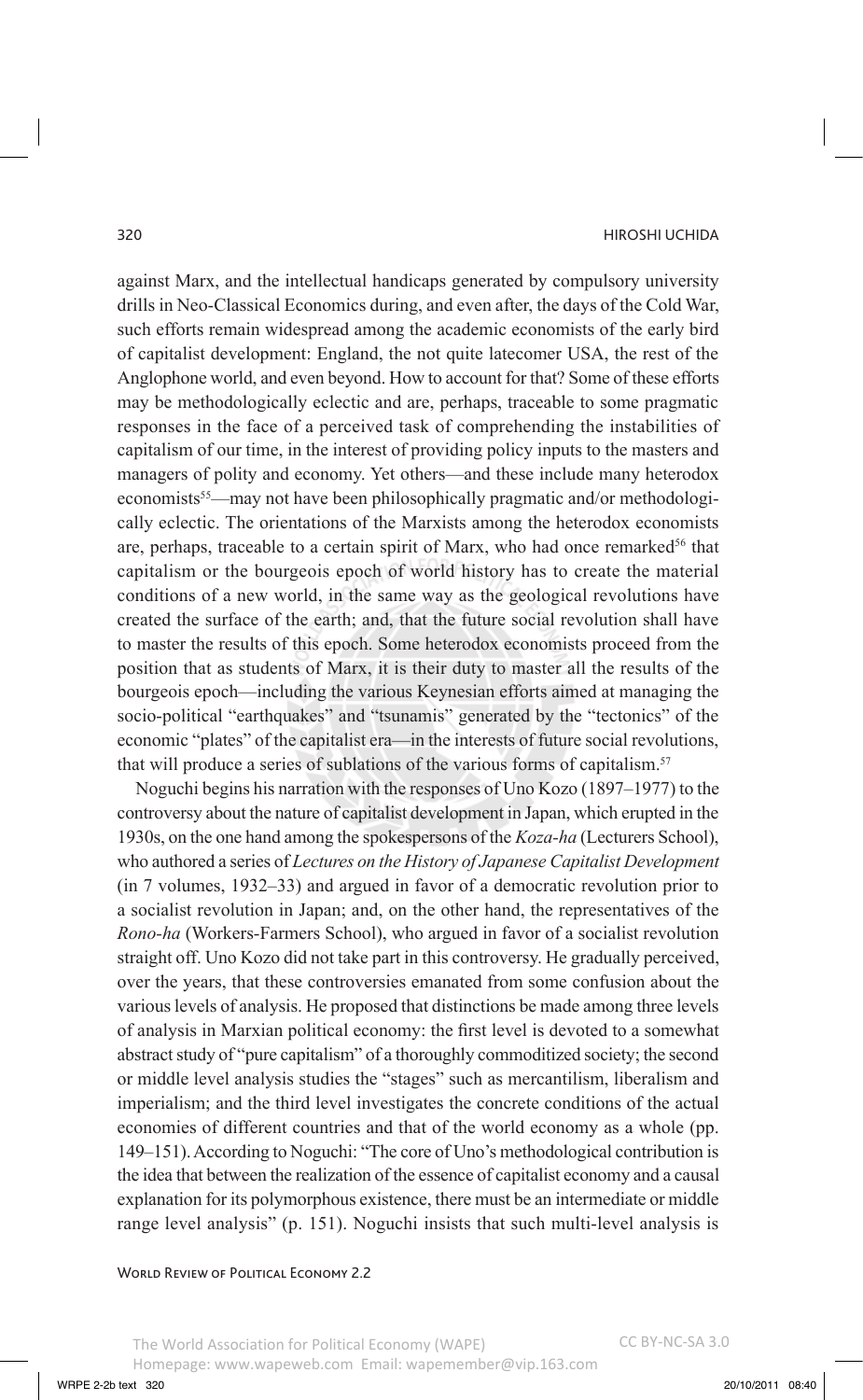methodologically eclectic, since it attempts to integrate the heterogeneous elements of polymorphic capitalist development in Japan (p. 152). Does such insistence emanate from a Second and Third International inspired Marxist ideological belief that if an analysis is not methodologically monist, then it is eclectic? By that kind of ideological belief-driven monist theoretical yardstick, a lot of Marx's relatively finished and unfinished writings (in *MEGA* I and II) and his notes and excerpts (in *MEGA* IV) may be labeled as methodologically eclectic; because, throughout his life, in the case of many of the disciplines, issues or countries that he has tackled, he has engaged himself in the study of the abstractions about their general nature, their stages of history, and the specific here-and-now conditions of the heterogeneous elements constituting the domains investigated. How will labeling Marx as methodologically eclectic help?

Noguchi, subsequently, continues with an account of his perception of the "historical condition of classical capitalism," which provides "one material reason why Marx could not fully understand" certain features of capitalism (pp. 152–154). Noguchi is of the view that "Marxian political economy can supplement what Marx grasped with insights gained from Keynesian writings" (p. 154). In this context he dealt with some of the contributions of Michal Kalecki (1899–1970), Nicholas Kaldor (1908–1986) and Hyman Minsky (1919–1996) (pp. 154–158), whom he called pioneers of post-Keynesian or neo-Keynesian economics. To put the historical records straight, it needs to be mentioned here that Kalecki's papers on the theory of business cycles<sup>58</sup> predated and anticipated some aspects of the principle of effective demand put forward by Keynes in his more famous general theory.59 Further, among these three economists, Kalecki alone had some prior exposure to Karl Marx. So, in which sense is it legitimate to call Kalecki one of the pioneers of post-Keynesian or neo-Keynesian economics?

Noguchi concludes his account of his understanding of the instabilities in modern capitalism "through the eyes of Marx in the spirit of Keynes" (pp. 158–161), following what he calls Uno Kozo's methodological eclecticism, with an appeal for studying the polymorphous development of capitalism as an evolutionary process and for not reducing capitalism to one single model. With all due respect for this advice, one still wonders why after reading Marx, one will still have to go to Keynes merely to realize that capitalism is evolving historically. One may have to go to Keynes or to any other economist hostile to Marx, for many other reasons, but not for this one. It appears to be a case of some mistaken identity that confuses the static and ahistorical ideas of some monist Marxists, with the dynamic ideas of pluralist Karl Marx, who was always alert to history. Most certainly this is one of those sad and lingering oversimplifying inversions of the 20th century that require to be set right and sublated by the students of Marx, in the 21st. The current interest in Marx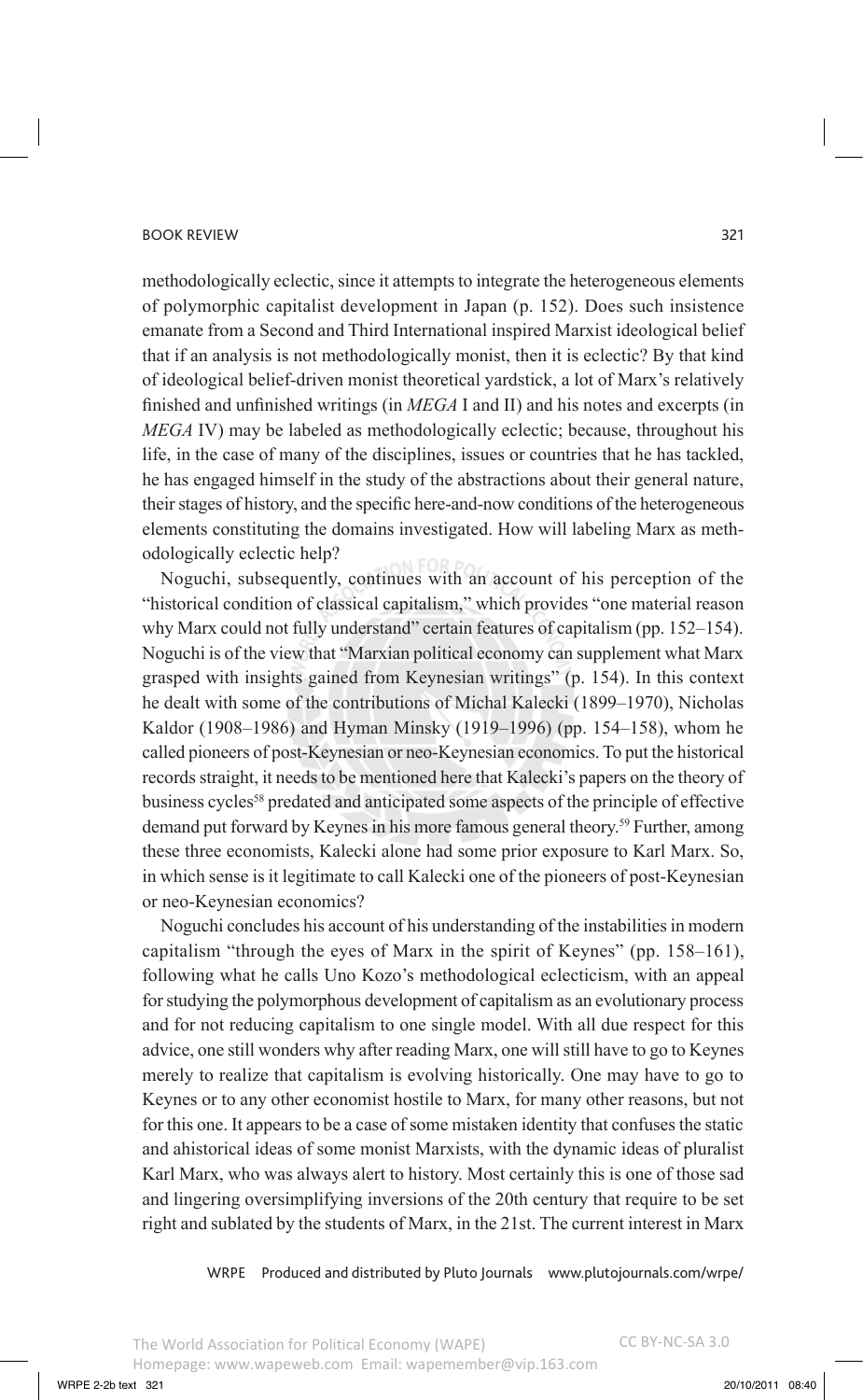and Keynes, in the wake of the ongoing financial crisis, provides yet another round of opportunities for addressing this task.

# **New Horizons of Marxology**

**12.** This section begins with the essay titled "The Brussels Democratic Association and the *Communist Manifesto*" (pp. 165–179) by Akihiro Matoba. It deals with Marx's Brussels years (1845–48), his relation with the Deutscher Arbeiterverein and members of the Association Democratique there, and their collective internationalist inputs into the production of the *Communist Manifesto*. Matoba has argued for recognition of the role and contributions of the German workers movement of Belgium, and of the Belgian democrats of that period, in the writing and publication of this famous document.<sup>60</sup> This suggestion deserves close attention and scrutiny from the historians of West European labor, democratic and communist movements of the 1840s.

**13.** Koichi Takakusagi: "Louis Blanc, Associationism in France, and Marx" (pp. 180–192). This essay starts with the assertion that the role and place of French revolutionary socialism in Marx's thought remains under-researched. It is entirely devoted to an examination of the notion of association in the writings of French socialist politician and historian Louis Blanc (1811–1882). The author suggests in his "Conclusion" that Marx needs to be repositioned in the historical context of 19th century French associationist socialism, in the interest of locating Marx's importance for the 21st century. In his own words: "When association and all its associated problems are considered—holism and autonomy, meritocracy and the principles of familial organization, labor movements and business reform, rule by the people and national unity—Marx's thought will undoubtedly take on a new life" (p. 191). This essay deserves close attention from the students of Marx, engaged in investigations into the history of French socialist thought.

**14.** Tadashi Shibuya: "Editorial Problems in Establishing a New Edition of *The German Ideology*" (pp. 193–200). Here the author has presented his approaches to editing the indicated text<sup>61</sup> by Marx/Engels (Shibuya's edition of 1998); after an examination of the five previous major editions (Rjazanov's edition of 1926, Adoratskij's edition of 1932, *Deutsche zeitschrift fuer Philosophie* edition of 1966, *MEGA Probeband* of 1972, and Hiromatsu's edition of 1974) of the same. This text is now being edited according to the editorial principles outlined in the *Editionsrichtlinien der Marx-Engels-Gesamtausgabe (MEGA)* (1993), as *MEGA*  I/5, at the Berlin-Brandenburgische Akademie der Wissenschaften.

WORLD REVIEW OF POLITICAL ECONOMY 2.2

The World Association for Political Economy (WAPE) Homepage: www.wapeweb.com Email: wapemember@vip.163.com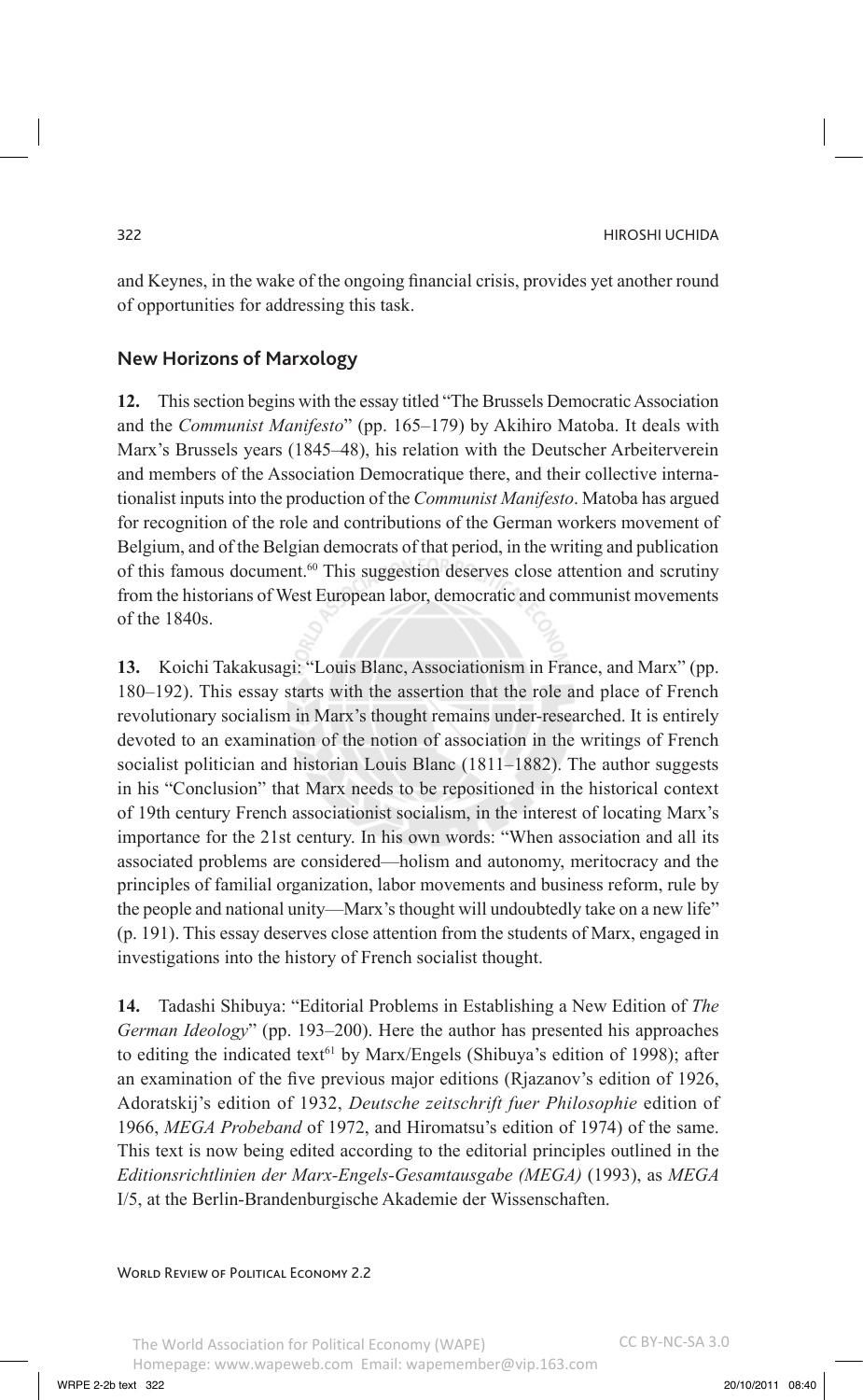# **Concluding Remarks**

Terrell Carver writes in his Special Introduction to this volume that "The editor, sponsor and contributors to this outstanding collection have all done their job. Now it is up to Anglophone readers to do theirs, and push forward in making contact, generating dialogue and pursuing issues with their colleagues in Japan" (p. 6). This review is one effort from a reader, in that direction. One hopes that this landmark collection of essays will be followed by other publications in English, reflecting the fascinating world of Japanese scholarship in these and related areas.

# **Notes**

- 1. Hiroshi Uchida, *Marx's Grundrisse and Hegel's Logic* (London and New York: Routledge, 1988).
- 2. For some texts reflecting Japanese interventions on Marx and Marxism in English and German see: "Marxism in Japan," at: www.marxists.org/subject/japan/index.htm; "Marx-Engels-Marxismus-Froschung, Japan," at: www.cpm.ehime-u.ac.jp/AkamacHomePage/MEMA/MEMA.html; *MEGA-Studien*, 1994–99, Contents, at: www.iisg.nl/imes/contents.php; and *MEGA-Studien*, 2001: 41–49, 79–126.
- 3. For two accounts of that dawn of Marx-reception in Japan see: Takeuchi Yoshimoto, "The Role of Marxism in Japan," *The Developing Economies* 5, 4 (2007/1967), first published on Wiley Online Library, March 6, 2007; and, Kiichiro Yagi, *Emergence of Marxian Scholarship in Japan: Kawakami Hajime and His Two Critics* (no date), hosted at: www.econ.kyoto-u.ac.jp/~yagi/…/ EMERGENCEMARXIAN.doc
- 4. The *Marx-Engels-Gesamtausgabe (MEGA)* Project: www.bbaw.de/bbaw/Forschung/ Forschungsprojekte/mega/en/Startseite; www.iisg.nl/imes/; www.iisg.nl/imes/intromega.php
- 5. For instance, when he writes about the people of India, that their "country has been the source of our [meaning European] languages, our [meaning European] religions, and who represent the type of the ancient German in the Jat, and the type of the ancient Greek in the Brahmin" ("The Future Results of the British Rule in India," *New-York Daily Tribune*, August 8, 1853); or, when he harshly but rightly criticizes Indians for their innumerable follies, prejudices and social evils, like the caste system, as in the passage on the village communities of India (in his article: "The British Rule in India," *New-York Daily Tribune*, June 25, 1853), quoted by Uemura (p. 10), he certainly seems to echo some of the India related opinions of the pioneers of German Romanticism, such as those of Johann Gottfried von Herder or Friedrich von Schlegel. It must be stressed here, that Marx's criticism of the social evils of India remains largely valid even today. For an account of the reception of Marx's and Engels' India-related writings in India see: Pradip Baksi, "Indians on Marx and Engels in India," *AALSA Webzine* (July 2008) at: www.aalsa.org
- 6. See: Lawrence Krader, *The Ethnological Notebooks of Karl Marx (Studies of Morgan, Phear, Maine, Lubbock)* (Assen: Van Gorcum, 1972).
- 7. See: Hans-Peter Harstick, ed., *Karl Marx ueber Formen vorkapitalistischer Produktion* (Frankfurt/ New York: Campus Verlag, 1977), pp. 29–93.
- 8. See: Viktor Ivbulis, "O vliyanii indii na zarozhdenie kontseptsii istorizma v sochineniyakh rannikh nemetskikh romantikov," in R. F. Mazhokina, ed., *Literatury Indii: Sbornik Statei* (Moscow: Nauka, 1989), pp. 4–16.
- 9. For an account of Hegel's critique of the German Romantic understandings of India, see: Wilhelm Halbfass, *India and Europe: An Essay in Philosophical Understanding* (Delhi: Motilal Banarsidass, 1990), pp. 84–99.
- 10. See: Harstick, *Karl Marx…* [indicated in note 7], pp. 231–263.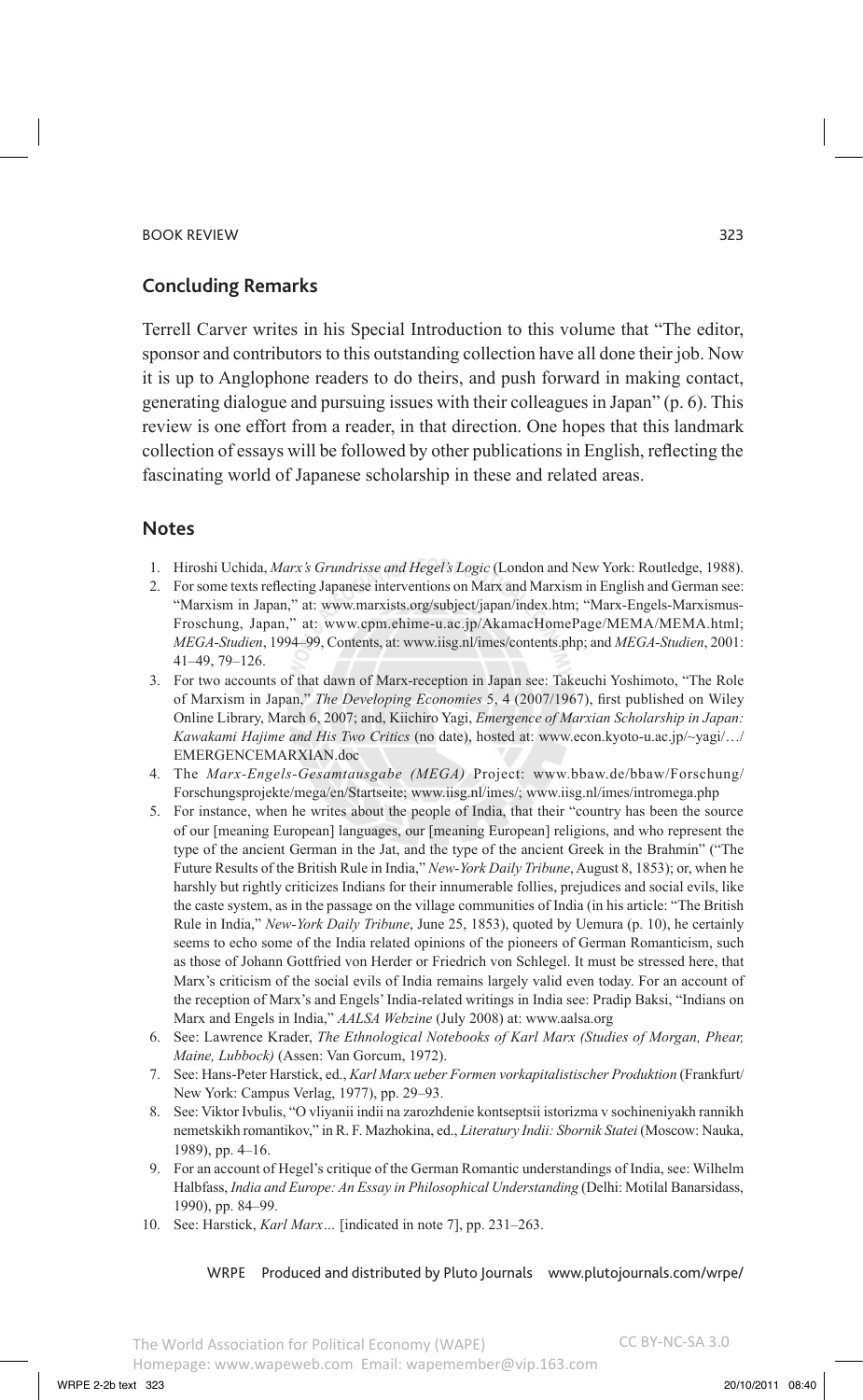#### 324 Hiroshi Uchida

- 11. Marx studied the disciplines of Law, Philosophy, Social and Political History, Political Economy, History of Technology, Agriculture, Ethnology, Physiology, Geology, Chemistry, Physics and Mathematics; and, the affairs of Germany, France, Great Britain, Ireland, Scandinavia, Poland, Russia, Turkey, the Balkans, Italy, Spain, USA, Latin America, Africa, Oceania, China and India of his time, from various perspectives, during various parts of his life. See: Juergen Rojahn, "Publishing Marx and Engels after 1989: The Fate of the *MEGA*," *Critique* (Glasgow) 30–31 (1998): 196–207; Pradip Baksi, "A Short Note on *MEGA IV/32*: Catalog of the Partially Reconstructed Personal Libraries of Marx and Engels," *Nature, Society and Thought* (Minneapolis) 15, 1 (2002): 109.
- 12. See: Pradip Baksi, "Review of *MEGA IV/3:* Karl Marx (1998), *Exzerpte und Notizen Sommer 1844 bis Anfang 1847* (Berlin: Akademie Verlag)," *MEGA-Studien* (Amsterdam), 2000/1: 129–132; Baksi, "*MEGA IV/31:* Natural Science Notes of Marx and Engels 1877–1883," *Nature, Society, and Thought* 14, 4 (2001): 377–390.
- 13. On the hearth type and empire type civilizations and states see: Leonid Borisovich Alayev, "Problema doburzhuaznikh formatsii na vostoke," in *Sovetskoe Vostokovedenie: Problemy I Perspektivi* (Moscow: Nauka, 1988), pp. 151–155; English translation in *Indo-Soviet Studies, Vol. I* (Kolkata: ISCUS, 1990), pp. 45–50.
- 14. See: 'What is precarious work?' at: www.precariouswork.eu/about/What-is-precarious-work; Toshihiko Ueno, "'Precariat' workers are starting to fight for a new stability," *The Japan Times Online*, June 21, 2007; Guy Standing, *The Precariat: The New Dangerous Class* (London and New York: Bloomsbury Academic, 2011).
- 15. See: Christopher Newfield, "The structure and silence of cognitariat," *EduFactorywebjournal*  (0 Issue, January 2010).
- 16. See: Raymond Schwab, *La Renaissance Orientale* (Paris: Poyot, 1950); Donald F. Lach, *Asia in the Making of Europe*, 2 volumes (5 books) (Chicago: The University of Chicago Press, 1965–77); Donald F. Lach and Edwin J. Van Kley, *Asia in the Making of Europe*, Volume 3 (4 books) (Chicago: The University of Chicago Press, 1993); John James Clarke, *Oriental Enlightenment: The Encounter Between Asian and Western Thought* (London and New York: Routledge, 1997); Jan Nederveen Pieterse, "Globalization Goes in Circles: Hybridities East-West," in Dominique Schirmer, Gernot Saalmann and Christl Kessler, eds., *Hybridising East and West* (Muenster: LIT Verlag, 2006).
- 17. For instance, about: Alexei Izyumov, "Rates of Profit and Rates of Exploitation in Transition Economies: What would Karl Marx [have] said?" Paper presented at the 12th Annual Conference of the Association for Heterodox Economics, Bordeaux, France, July 7–10, 2010.
- 18. See: Duncan Ironmonger, "Bringing up Bobby and Betty: The Inputs and Outputs of Childcare Time," in Nancy Folbre and Michael Bittman, eds., *Family Time: The Social Organization of Care*  (London and New York: Routledge, 2004), pp. 93–109; Shahra Razavi, "The Political and Social Economy of Care in a Development Context: Conceptual Issues, Research Questions and Policy Options," UNRISD Gender and Development Program Paper Number 3 (Geneva: UNRISD, 2007).
- 19. See: Stanislav Gustavovich Strumilin, "K izucheniyu byta trudyaschikhsya v SSSR," *Izbrannye proizvedeniya, Tom 3* (Moscow: Nauka, 1964; written in 1923–25), pp. 165–249.
- 20. On these sociological concepts of social, cultural, human and erotic capital see: www.socialcapitalgateway.org/; http://econ.tau.ac.il/papers/publicf/Zeltzer1.pdf; www.econlib.org/library/Enc/ HumanCapital.html; http://personal.lse.ac.uk/HAKIMC/\_publications/ESR\_Erotic\_Capital%20 2010\_jcq014.pdf
- 21. See: Fuwa Tetsuzo, "Marxism and the 21st Century World," *Japan Press Weekly*, Special Issue (August 2006); and, The WAPE Forum 2010, Final Statement.
- 22. For instance: Marc Blecher, "Inequality and Capitalism in China," paper prepared for the American Political Science Association Task Force Conference on Inequality and Difference in the Third World, 2005; and, C. P. Chandrasekhar and Jayati Ghosh, "Macroeconomic Policy, Inequality and Poverty Reduction in India and China," IDEAS Working Paper Number 5/2006.

WORLD REVIEW OF POLITICAL ECONOMY 2.2

The World Association for Political Economy (WAPE)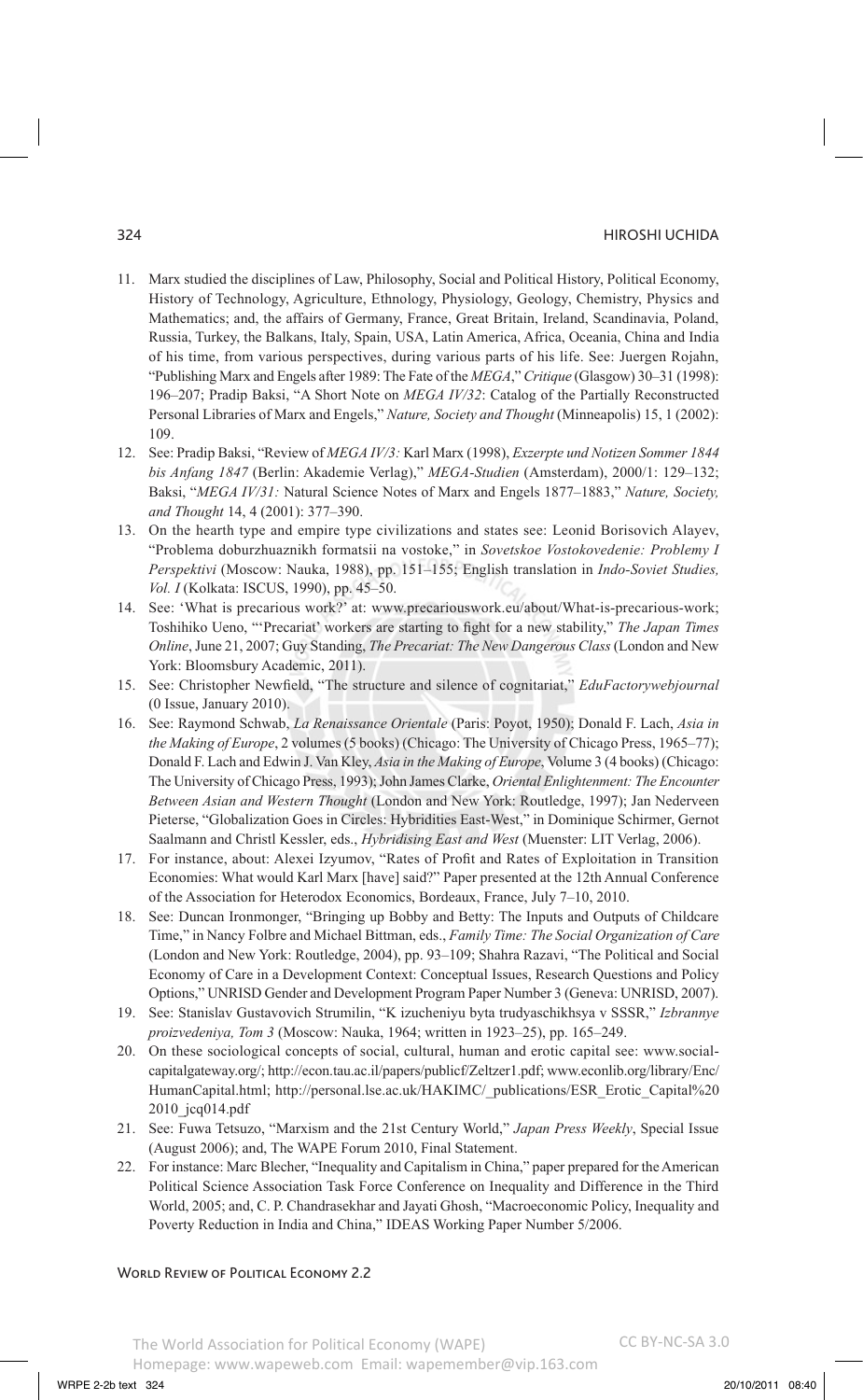- 23. The G20 major economies are: South Africa, Canada, Mexico, United States of America, Argentina, Brazil, China, Japan, South Korea, India, Indonesia, Saudi Arabia, Russia, Turkey, European Union, France, Germany, Italy, United Kingdom, and Australia.
- 24. The G20+ developing countries are: Argentina, Bolivia, Brazil, Chile, China, Cuba, Ecuador, Egypt, Guatemala, India, Indonesia, Mexico, Nigeria, Pakistan, Paraguay, Peru, Philippines, South Africa, Tanzania, Thailand, Uruguay, Turkey, and Venezuela.
- 25. See, for instance: Rostislav Aleksandrovich Ulyanovsky, *Socialism and the Newly Independent Nations* (Moscow: Progress, 1974); and, Nodari Simonia, *Synthesis of Traditional and Modern in the Evolution of Third World Societies* (Santa Barbara: Greenwood, 1992).
- 26. See: Yu Lin Zhang, *Chinese State and Peasants in the Period of Transition (1978–1998)* (Tokyo: Norintokeikyokai, 2001), p. 10.
- 27. See: Pradip Baksi, "Some Reflections on Patriarchal Family and Civil Society," *AALSA Webzine*, December 2007: sections XV, XXI.
- 28. In Marx's own words: "History itself is a *real* part of *natural history*—of nature developing into man" (*Economic and Philosophic Manuscripts of 1844*, in (1975) *MECW*, 3: 303–304 [Karl Marx/ Friedrich Engels, *Collected Works*. Moscow: Progress, 1975–]). He continued: "Natural science will in time incorporate into itself the science of man, just as the science of man will incorporate into itself natural science: there will be *one* science" (ibid.: 304). Further, in the first clean copy of *The German Ideology* we read: "We know only a single science, the science of history. One can look at history from two sides and divide it into the history of nature and history of men. The two sides are, however, inseparable; the history of nature and history of men are dependent on each other so long as men exist" (in (1976) *MECW*, 5: 28–29). For some overviews of Marx's study of the natural sciences, see: Pradip Baksi, "Karl Marx's Study of Science and Technology," *Nature, Society and Thought* 9, 3 (1996): 261–296; Anneliese Griese and Hans Joerg Sandkueheler, eds., *Karl Marx—Zwischen Philosophie und Naturwissenschaften* (Frankfurt/M. [usw.]: Peter Lang, 1997) [reviewed by Pradip Baksi in *MEGA-Studien*, 1998/2: 107–110]; and, *BMEF, NF*, *Beitraege zur Marx-Engels-Forschung, Neue Folge* 2006: Karl Marx und die Naturwissenschaften im 19. Jahrhundert. Inhaltsverzeichnis [Contents] available at: www.marxforschung.de/nf21.htm
- 29. Pradip Baksi, "On the Problem of Situating Marx's Mathematical Manuscripts in the History of Ideas," in Pradip Baksi (tr. and ed.), Karl Marx, *Mathematical Manuscripts*, Special Supplement: *Marx and Mathematics*, p. 443 (Calcutta/Kolkata: Viswakos Parisad, 1994).
- 30. Article 88 of the Constitution of Venezuela (1999) reads: "The state guarantees the equality and equitable treatment of men and women in the exercise of their right to work. The state recognizes work at home as an economic activity that creates added value and produces social welfare and wealth. Housewives are entitled to Social Security in accordance with law." For the text of the current Venezuelan Constitution, see: www.embavenez-us.org/constitution/title\_III.htm
- 31. For information on the Global Women's Strike see: www.globalwomenstrike.net/
- 32. See: Annie Chau, "On Aristotle and Marx: A Critique of Aristotelian Themes in Marxist Labor Theory," Thesis Paper, Department of Economics, Stanford University, 2003.
- 33. See: Alfred Schmidt, *Der Begriff der Natur in der Lehre von Marx* (Frankfurt/M.: Europaeische Verlagsanstalt, 1962); Uchida, *Marx's Grundrisse and Hegel's Logic* [indicated in note 1].
- 34. See: Karl Marx/Friedrich Engels, *MEGA IV/31: Naturwissenschaftsliche Exzerpte und Notizen, Mitte 1877 bis Anfang 1883* (Berlin: Akademie Verlag, 1999), pp. 634–638.
- 35. See: Mori Koiti (compiled), "Predislovie sostavitelya" ["Compiler's Introduction"], in *Yaponskie materialisty* (Moscow: Nauka, 1985), p. 7.
- 36. Kurt Reiprich, *Die Philosophisch-naturwissenschaftslichen Arbeiten von Karl Marx und Friedrich Engels* (Berlin: Dietz Verlag, 1969); Reiprich, "O filosofsko-estestvennykh issledovaniyakh Karla Marksa," *Voprosy Filosofii* 5, 12 (1983): 3–14.
- 37. See: Baksi, "Karl Marx's Study of Science and Technology"; Griese and Sandkueheler, *Karl Marx* [both indicated in note 28]; Paul Burkett and John Bellamy Foster, "Metabolism, Energy and Entropy in Marx's Critique of Political Economy: Beyond the Podolinsky Myth," *Theory and Society* 35 (2006): 109–156.

### WRPE Produced and distributed by Pluto Journals www.plutojournals.com/wrpe/

CC BY-NC-SA 3.0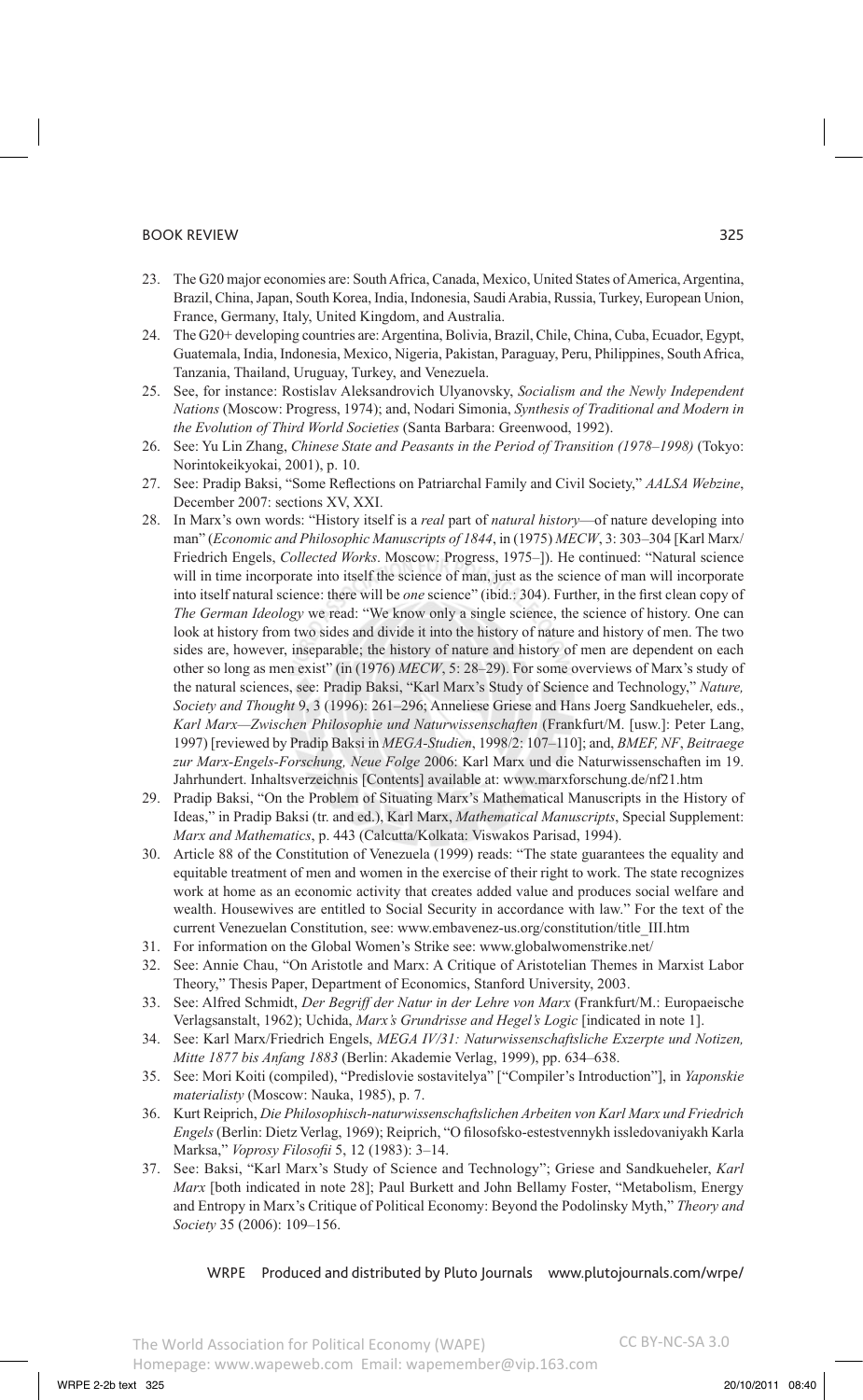- 38. See: Roland Daniels, "Letters to Karl Marx: February 4–June 1, 1851," in "Novye materialy o K. Markse," *Voprosy Filosofii* 5 (1983): 100–126; Daniels, *Mikrokosmos: Entwurf einer physiologischen Anthropologie*, ed. Helmut Elsner (Frankfurt/M.: Peter Lang,1987).
- 39. See: Bonifati M. Kedrov and Aleksandr P. Ogurtsov, *Marksistskaya kontseptsiya istorii estestvoznaniya: XIX vek* (Moscow: Nauka, 1978); and, *BMEF, NF 2006.*
- 40. For instance: the Marxist historians and sociologists of the natural sciences in the UK and USA and, the Japanese Marxists assembled in and around the Yujbutsuron Kenkyukaj [Society for the Study of Materialism] (1932–38), and the journals *Yujbutsuron Kenkyu* (65 issues) and *Gakugej* (eight issues). For some information on these Japanese initiatives, see: Konstantin Aleksandrovich Gamazkov, *Iz istorii rasprostraneniya marksizma-leninizma v Yaponii (1932–1938gg.)* (Moscow: Nauka, 1971).
- 41. See: Freeman Dyson, "Heretical Thoughts about Science and Society," Public Lecture delivered at the Lebedev Physics Institute, Russian Academy of Sciences, Moscow, March 23, 2009.
- 42. See: Jean Piaget, "Jan Amos Comenius (1592–1670)," *Prospects* (UNESCO), XXIII, 1/2 (1993): 173–196.
- 43. See: M. J. A. N. C. de Condorcet, *Esquisse d'un tableau historique des progress l'espirit humain* (Paris, 1795).
- 44. See: Harstick, *Karl Marx…* [indicated in note 7], p. 255.
- 45. See: M. J. A. N. C. de Condorcet, *Sur l'admission des femmes aux droits de cite* (Paris, 1790).
- 46. See: Bernard Jolibert, "Condorcet (1743–1794)," *Prospects*, XXIII, 1/2 (1993): 197–204.
- 47. See: Kiyosi Ito, ed., *EDM 2* (Cambridge, Mass.: The MIT Press, 2000), Vol. I: 897 [245(XXI.35) Leibniz]; Piama Pavlovna Gaidenko, *Evolyutsia poniyatia nauki (XVII–XVIII vv.): Formirovanie nauchnykh program novovo vremini* (Moscow: Nauka, 1987), pp. 302–374.
- 48. See: Dieter Riedel, "'Beziehungen, Verhaeltnisse.' Spuren einer Leibnizlektueren von Marx," *BMEF, NF* 1995: 166–184; Hartmut Hecht "Marx' fruehe Leibniz-Exzerpte als Quelle seiner Dialektik," *Berliner Debatte Initial*, 12, 4 (2001): 27–37.
- 49. For an account, from Israel, of the idea of civil society in Scottish Enlightenment see: Fania Oz-Salzberger, "Civil Society in the Scottish Enlightenment," in Sudipta Kaviraj and Sunil Khilnani, eds., *Civil Society: History and Possibilities* (New Delhi: Cambridge University Press, 2006), pp. 58–83; and, for an English intervention on Marx's concept(s) of civil society, see: Joseph Femia, "Civil society and the Marxist tradition," in ibid., pp. 131–146.
- 50. For an anthropologist's account of evolution of civil societies outside Europe see: Jack Goody, "Civil Society in an Extra-European Perspective," in ibid., pp. 149–164.
- 51. See, for instance: Patrick Julian Wells, "The Rate of Profit as a Random Variable," Unpublished PhD Thesis, submitted at the School of Management, The Open University, UK, (July 2007).
- 52. On the place and role of Karl Marx and Max Weber in the evolution of Bioeconomics as a discipline see: Stefan Helmreich, "Species of Biocapital," *Science as Culture* 17, 4 (2008): 467–470.
- 53. See: Alberto Toscano, "Beyond Abstraction: Marx and the Critique of Religion," *Historical Materialism* (London), 18, 1 (2010): 3–29.
- 54. For instance: Tessa Morris-Suzuki, *A History of Japanese Economic Thought* (London: Routledge/ Nissan Institute for Japanese Studies, 1989).
- 55. See: Heterodox Economics Directory, Introduction: at www.heterodoxnews.com/directory/intro. htm
- 56. See: Karl Marx, "The Future Results of British Rule in India," *New-York Daily Tribune*, August 8, 1853, last paragraph; at: www.marxists.org/archive/marx/works/1853/07/22.htm
- 57. On these geology and economy parallels, and on other similar parallels, see: Didier Sornette, "Predictability of Catastrophic Events: Material Rupture, Earthquakes, Turbulence, Financial Crashes, and Human Birth," *PANS*, February 19, 2002, 99, Supplementary 1: 2522–2529; Michele Zanini, "'Power Curves': What Natural and Economic Disasters Have in Common," *The McKinsey Quarterly*, June 2009; Didier Sornette, "Parallels Between Earthquake Prediction, Financial Crash Prediction and Epileptic Seizures Prediction," Invited Plenary Talk at ECCS'10, Lisbon, September 13, 2010.

#### WORLD REVIEW OF POLITICAL ECONOMY 2.2

#### The World Association for Political Economy (WAPE) Homepage: www.wapeweb.com Email: wapemember@vip.163.com CC BY-NC-SA 3.0